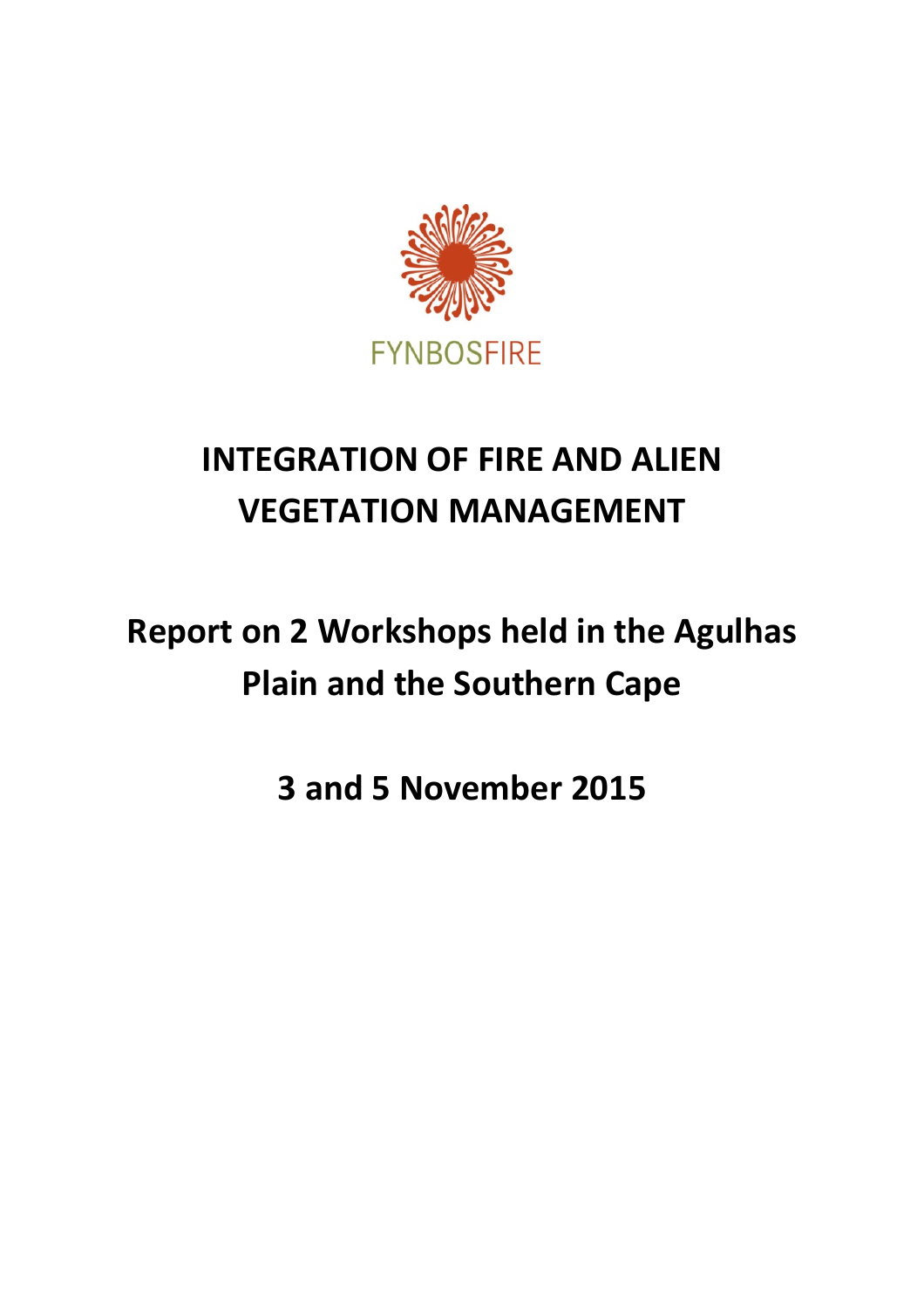

# **INTEGRATION OF FIRE AND ALIEN VEGETATION MANAGEMENT**

# **Report on 2 Workshops held in Agulhas Plain & Southern Cape 3 and 5 November 2015**

# **EXECUTIVE SUMMARY**

In early 2015, the GEF Fynbosfire Project commissioned a study of the current status of fire and alien vegetation management in two areas of the Fynbos biome, the Agulhas Plain and the Southern Cape. Stakeholder workshops were held in both study areas during November 2015 to explore the feasibility of integrating fire and alien vegetation management in those areas.

Presentations were made at both workshops, dealing with integration of fire and alien vegetation management (CapeNature) and putting the energy from biomass research into perspective (CSIR).

Participants undertook a visioning exercise to identify what integrated management of fire and alien vegetation would ideally look like. It was generally accepted that fire and alien vegetation management in both study areas were not effectively co-ordinated currently, and that as a result, considerable resources were being wasted. It was also accepted that co-ordinated planning at a strategic level would be needed to ensure effective integration. At both workshops, concern was expressed that this process should not undermine or retard successful work and achievements in the study areas.

The outcomes of the two workshops were slightly different, reflecting the differences in the two study areas. Both workshops concluded that some form of co-ordinating body in each area should drive the planning processes required for the integration of the fire and alien vegetation management in the medium to long term.

An interim process was agreed on for each area. In the Agulhas Plain, an interim group was established consisting of the FPA, ABI and the BGCMA. In the Southern Cape, it was agreed that the FPA should co-ordinate the interim process. Both groups were tasked with exploring options for the co-ordination of fire and alien vegetation management in their respective areas for the medium to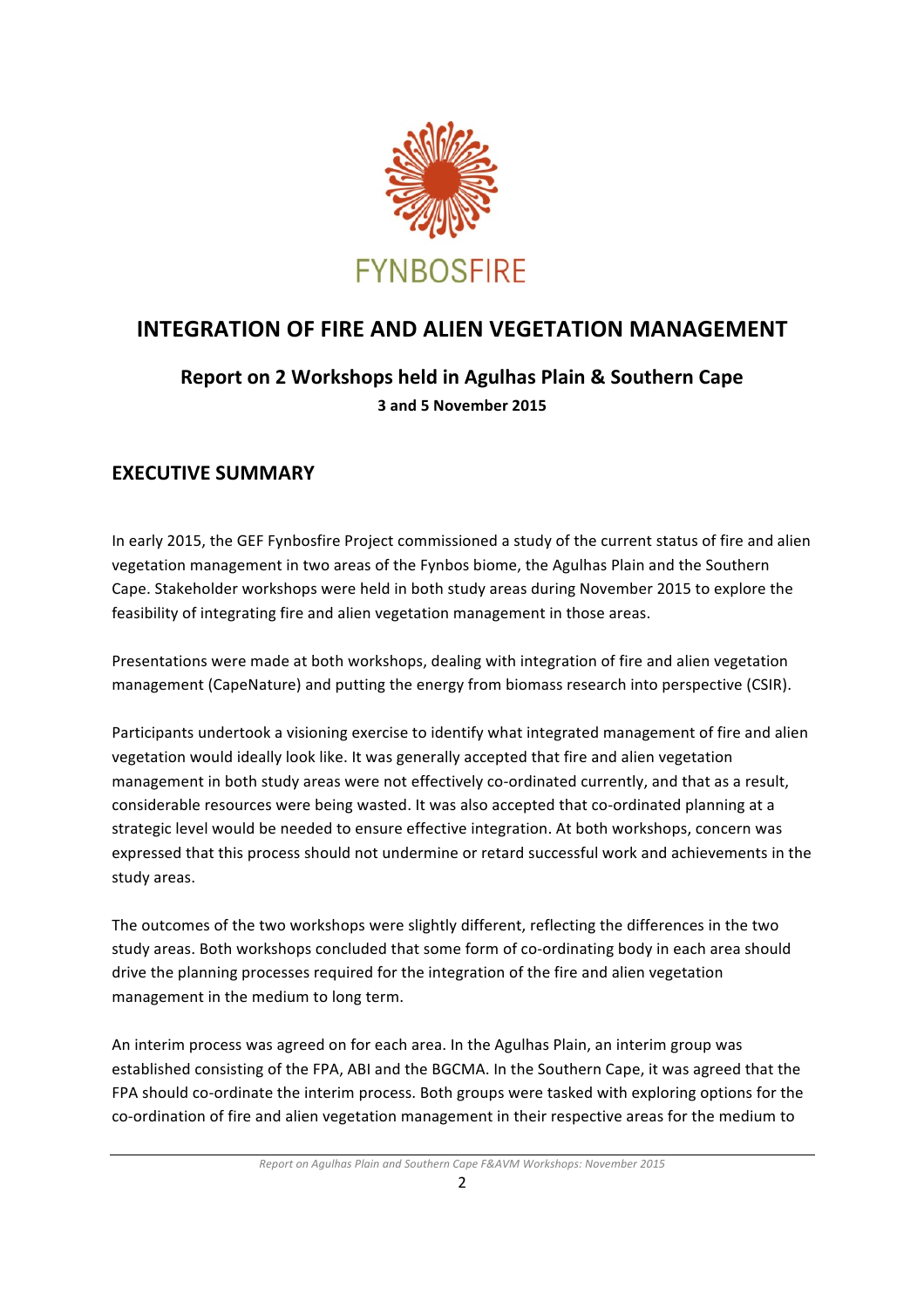long term. Both groups were asked to draft proposals and to report back to a follow-up stakeholder workshop in each area in early February 2016.

More details on the specific workshop outcomes are set out below.

### **Agulhas Plain Workshop Outcomes**:

It was agreed that a Fire and Alien Vegetation Management Working Group should be set up in the Agulhas Plain, and a suggested terms of reference for this group was outlined. As it was not possible to reach consensus on which organisation should co-ordinate the Agulhas Working Group, it was agreed that representatives of the FPA, ABI and BGCMA should form an "interim group". This "interim group" should formulate proposals for the following:

- 1. Terms of reference for an "Agulhas Plain Working Group on the Integration of Fire and Alien *vegetation management*"
- 2. Agreement on which organisation should convene and co-ordinate the Agulhas Working Group
- 3. Membership of the Agulhas Working Group
- 4. An outline work plan for the Agulhas Working Group, including deliverables
- 5. An outline case for funding of the activities of the Agulhas Working Group (resources and capacity needed)
- 6. An outline job description for the "warm body" who would co-ordinate the Agulhas Working Group.

It was agreed that the Agulhas Interim Group would report back to the broader Agulhas group by the end of January or early February 2016.

### **Southern Cape Workshop Outcomes:**

There was strong support amongst stakeholders present for an integrated approach to fire and alien vegetation management in the Southern Cape, although the details of what this entails have not yet been unpacked. Coordinated management of fire and alien vegetation management would result in the more effective use of resources and have a much greater impact on the problems. What is needed is joint planning at an overall landscape level that can lead to effective action on the ground. This process should not undermine the good work that may be happening in the area.

An interim coordinating role will be played by the Southern Cape FPA who will confer with key stakeholders, identify missing stakeholders and bring them on board. The SCFPA will develop a proposal for the way forward, basing their work on the terms of reference suggested by the groups.

The SCFPA will report back to a workshop of key stakeholders in late January or early February, before the closeout of the GEF Fynbosfire project. That workshop will seek collective buy-in to a proposal for a way forward for integrating fire and alien vegetation management, that can be taken forward both in the study area and possibly by the government.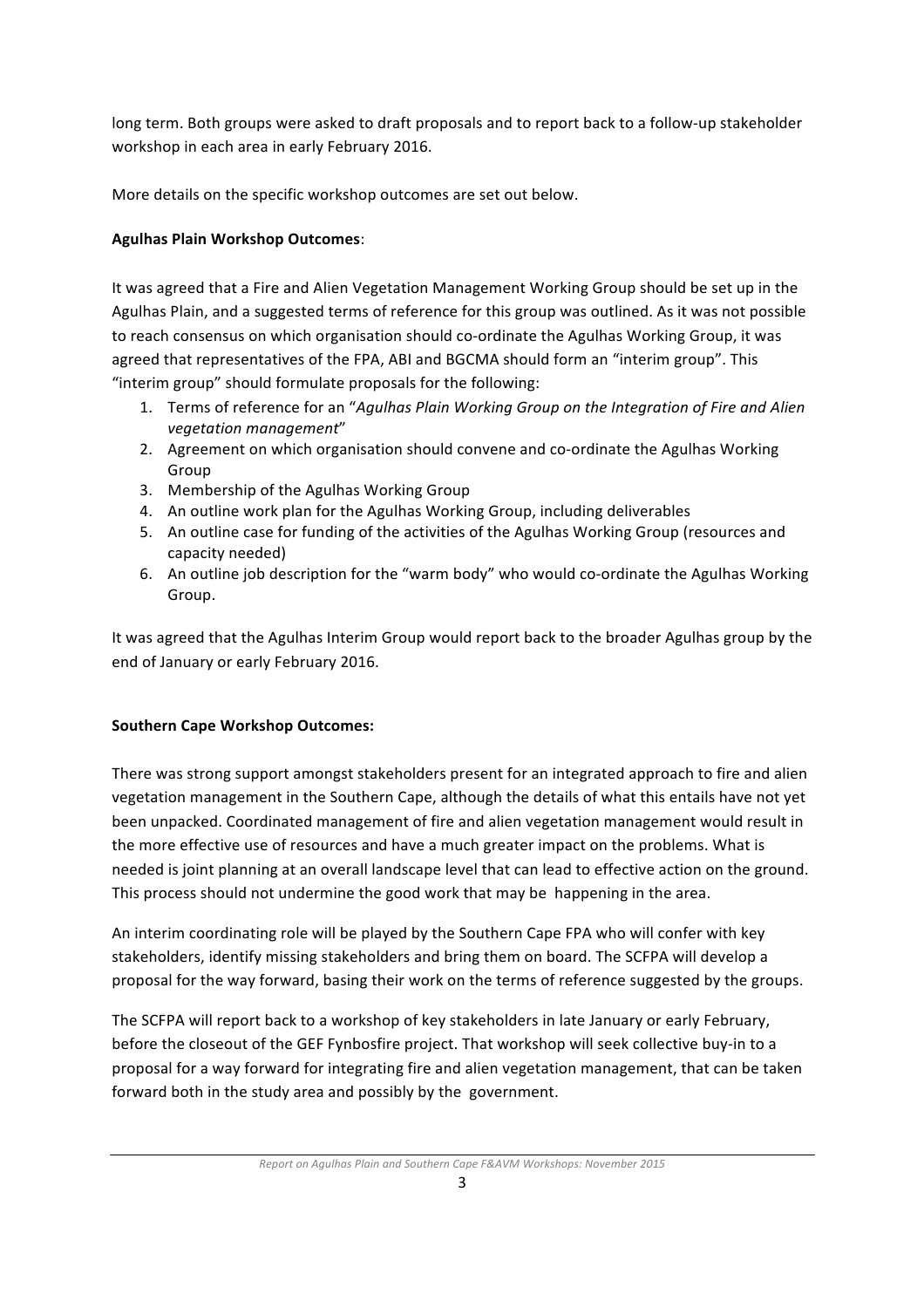# **Table of Contents**

| Input 1: How does one integrate fire with alien vegetation management? 8 |  |
|--------------------------------------------------------------------------|--|
|                                                                          |  |
|                                                                          |  |
|                                                                          |  |
|                                                                          |  |
|                                                                          |  |
|                                                                          |  |
|                                                                          |  |
|                                                                          |  |
|                                                                          |  |
|                                                                          |  |
|                                                                          |  |
|                                                                          |  |
|                                                                          |  |
| PART D: REPORT ON SOUTHERN CAPE F & AVM INTEGRATION WORKSHOP  24         |  |
|                                                                          |  |
|                                                                          |  |
|                                                                          |  |
|                                                                          |  |
|                                                                          |  |
|                                                                          |  |
|                                                                          |  |
|                                                                          |  |
|                                                                          |  |
|                                                                          |  |
|                                                                          |  |
|                                                                          |  |
|                                                                          |  |
|                                                                          |  |
|                                                                          |  |
|                                                                          |  |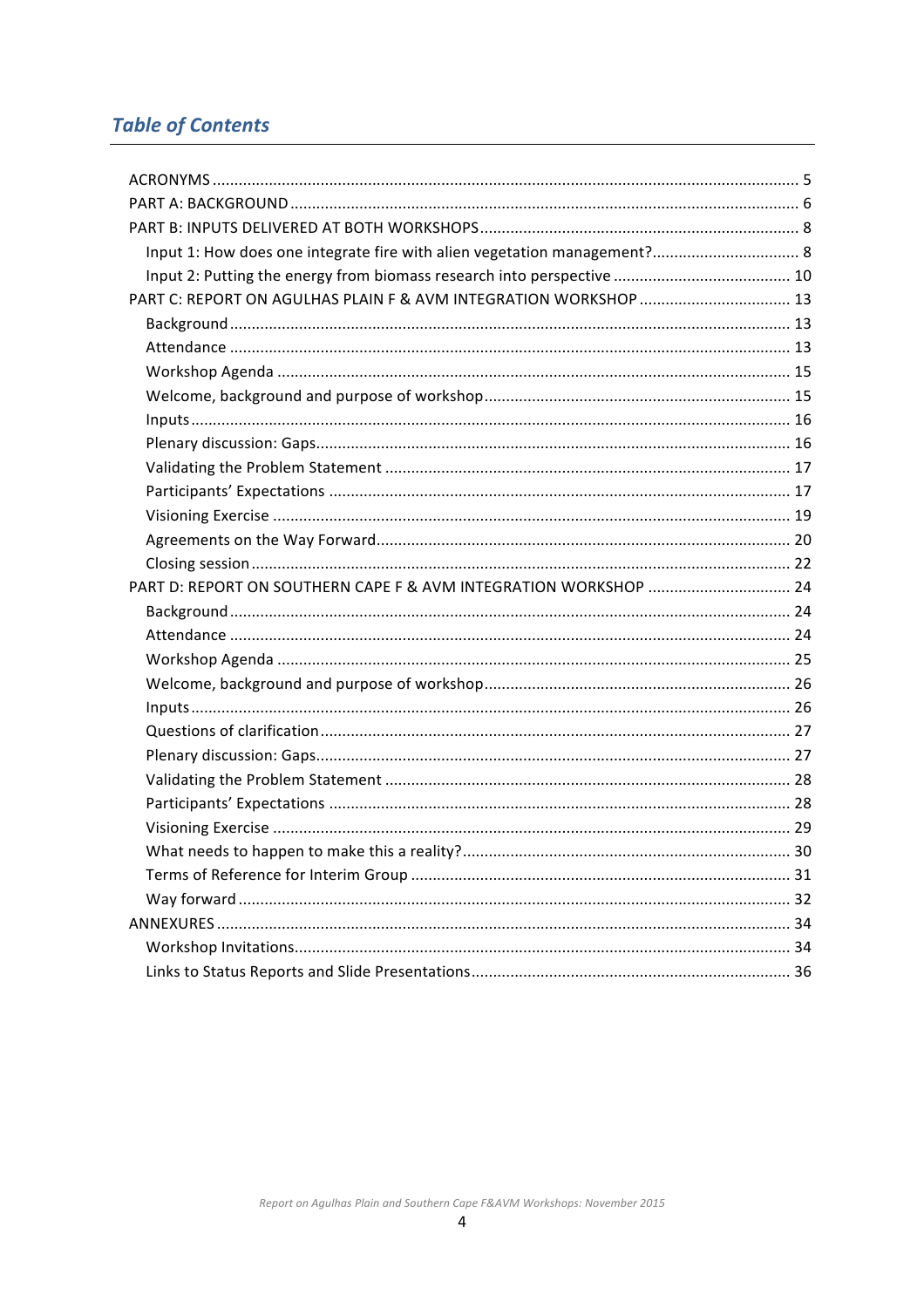# **ACRONYMS**

| Acronym         | <b>Meaning</b>                                                            |
|-----------------|---------------------------------------------------------------------------|
| ABI             | Agulhas Biodiversity Initiative                                           |
| <b>AVM</b>      | Alien vegetation management                                               |
| <b>BGCMA</b>    | Breede-Gouritz Catchment Management Agency                                |
| <b>CMA</b>      | <b>Catchment Management Agency</b>                                        |
| <b>CSIR</b>     | Council for Scientific and Industrial Research                            |
| <b>DEA</b>      | Department of Environmental Affairs (National)                            |
| <b>DEADP</b>    | Department of Environmental Affairs & Development Planning (Western Cape) |
| F & AVM         | Fire and alien vegetation management                                      |
| FMU             | Fire Management Unit                                                      |
| <b>FPA</b>      | <b>Fire Protection Association</b>                                        |
| <b>GEF</b>      | <b>Global Environment Facility</b>                                        |
| GIS             | Geographic information systems                                            |
| <b>IAP</b>      | Invasive alien plants                                                     |
| IAP2Energy      | Project to use IAPs as an energy source                                   |
| <b>IFM</b>      | Integrated fire management                                                |
| <b>MTO</b>      | MTO Forestry (Pty) Ltd.                                                   |
| <b>MUCP</b>     | Management unit clearing plan                                             |
| <b>NMMU</b>     | Nelson Mandela Metropolitan University                                    |
| <b>NPC</b>      | Non-profit company                                                        |
| <b>NRM</b>      | Natural Resource Management                                               |
| <b>ODM</b>      | <b>Overberg District Municipality</b>                                     |
| S.M.A.R.T.      | Specific, measurable, achievable, realistic and time-related              |
| <b>SANBI</b>    | South African National Biodiversity Institute                             |
| <b>SANParks</b> | South African National Parks                                              |
| <b>SCFPA</b>    | Southern Cape FPA                                                         |
| <b>SMA</b>      | <b>Special Management Area</b>                                            |
| VAI             | Value-added Industries                                                    |
| WFW             | Working for Water                                                         |
| <b>WOF</b>      | Working on Fire                                                           |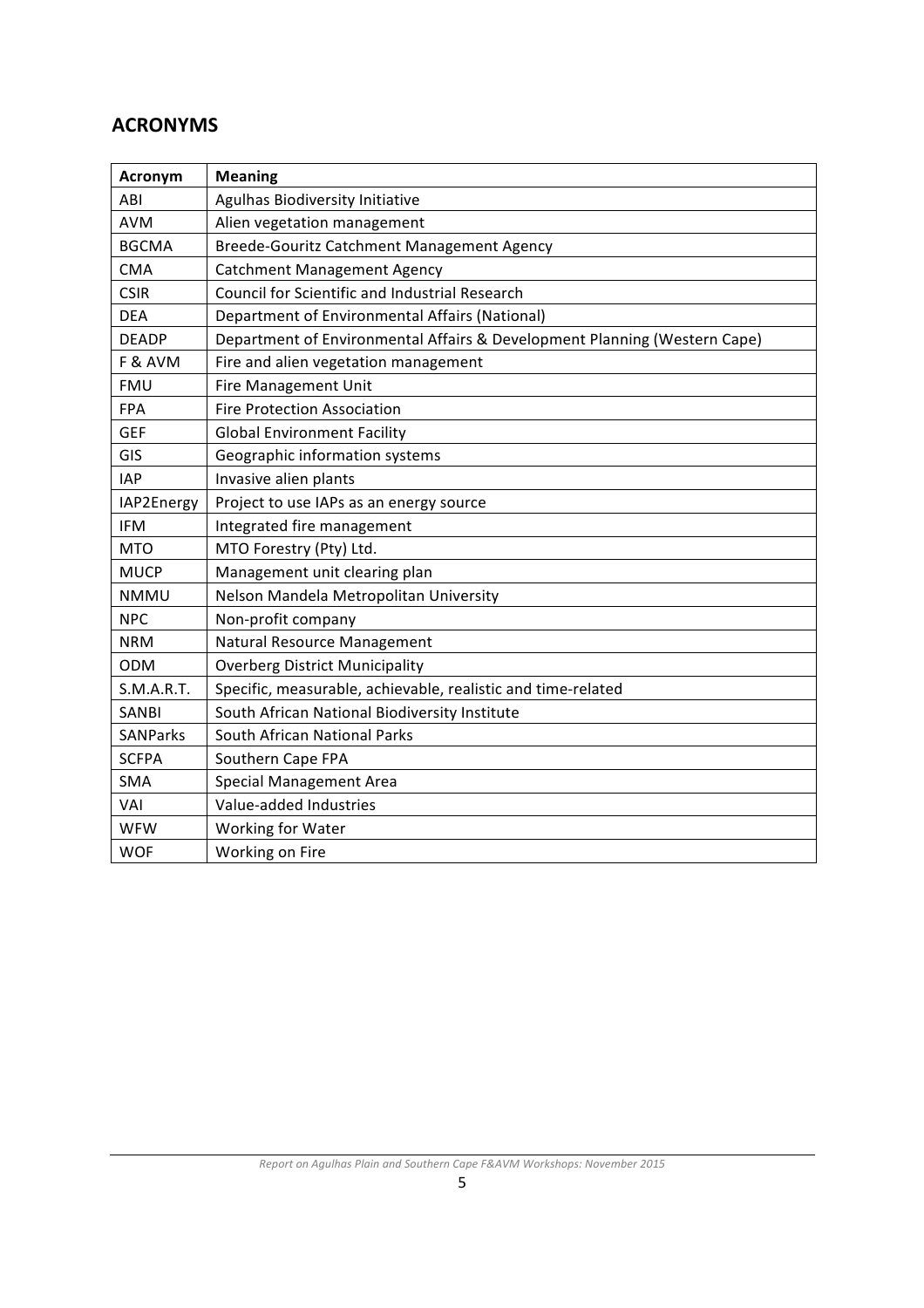### **PART A: BACKGROUND**

The GEF Fynbosfire Project aims to develop the adaptive capacity of Fire Protection Associations (FPAs), members of these FPAs and of communities at risk in the wildland-urban interface, in order "to more effectively manage the risks associated with an anticipated increase in impacts of climateinduced wildland fires in the Fynbos Biome".

The mid-term review of the GEF Fynbosfire Project identified a gap in the project: the need to consider ways and means of integrating the management of wildland fire and alien invasive plant species in the Fynbos biome. In response, Kishugu NPC appointed Zane Erasmus to undertake a study of the current status of fire and alien vegetation management in two areas of the biome, the Agulhas Plain and the Southern Cape. (See Annex 2)

These status reports were circulated to relevant stakeholders, in preparation for workshops held in both study areas, to explore the feasibility of integrating fire and alien vegetation management in those areas.

This report summarises the proceedings of both workshops. Part B contains the inputs delivered at the workshops. Part C addresses the Agulhas Plain workshop, and Part D the Southern Cape Workshop.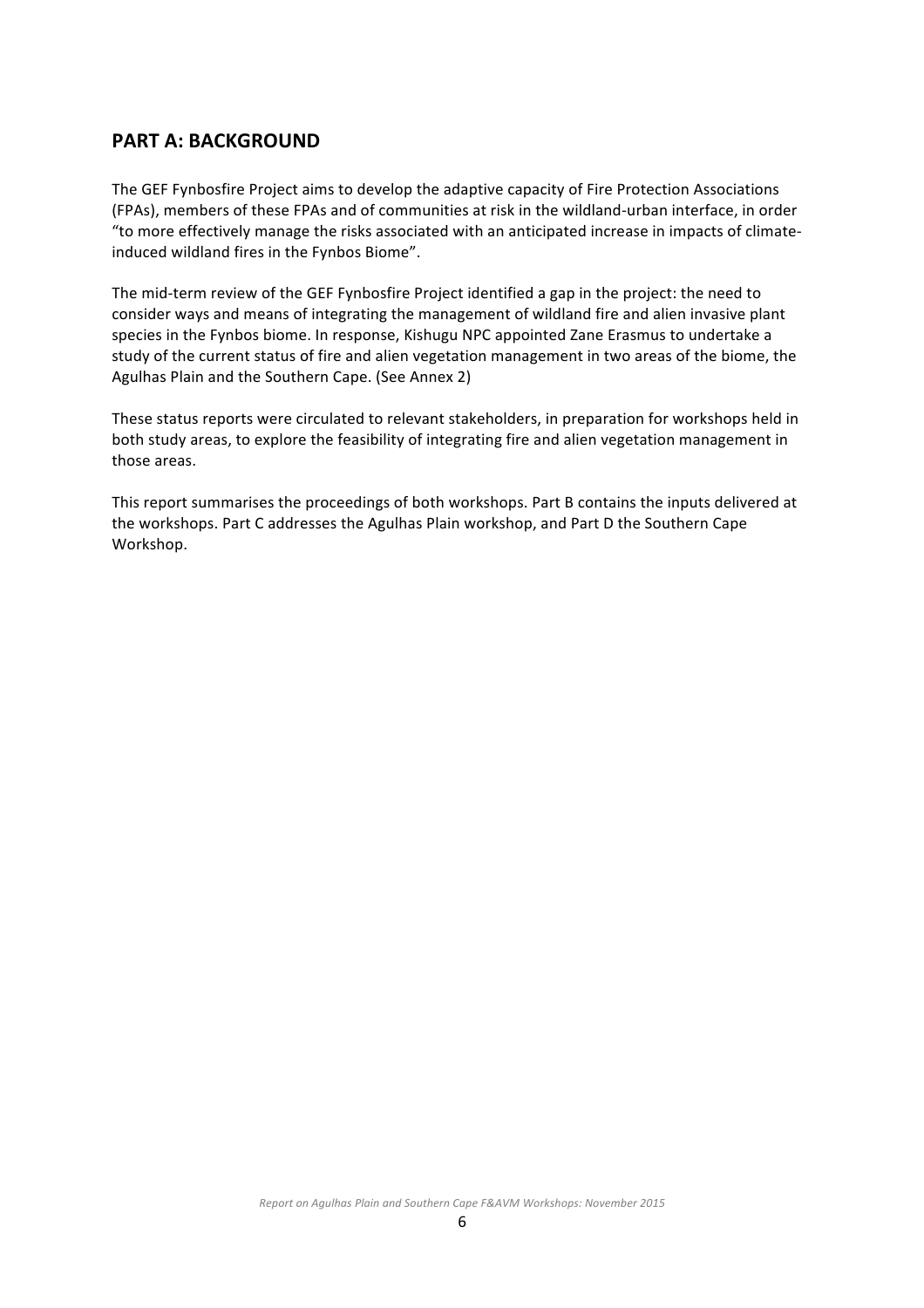

# PART B:

# INPUTS DELIVERED AT BOTH WORKSHOPS

**Report on Agulhas Plain and Southern Cape F&AVM Workshops: November 2015**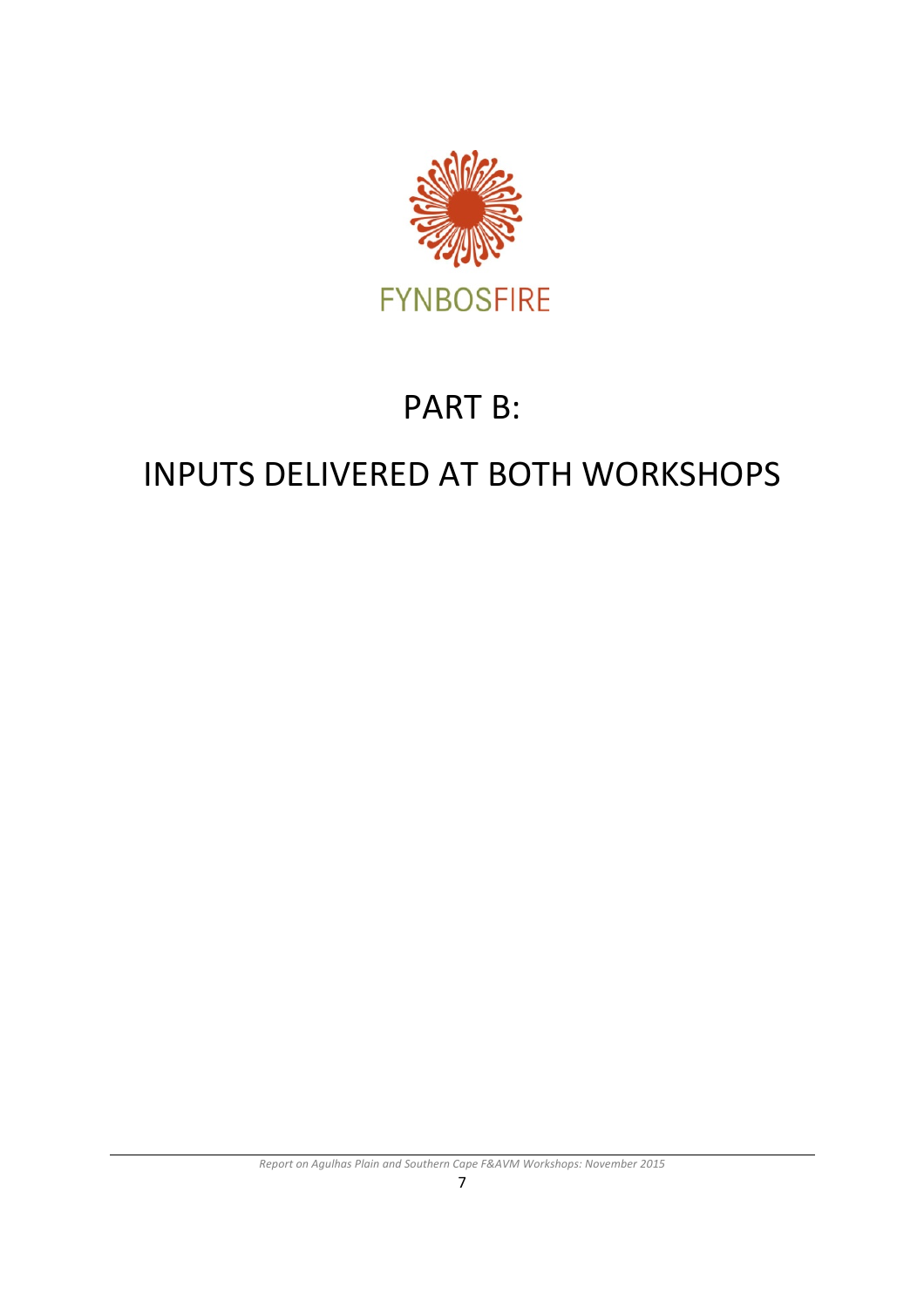# **PART B: INPUTS DELIVERED AT BOTH WORKSHOPS**

## *Input 1:* How does one integrate fire with alien vegetation management?

Tony Marshall/Mashudu Phalanndwa, CapeNature

#### **Integration can be defined as:**

- General: Process of attaining close and seamless coordination between several departments, groups, organizations, systems, etc.
- Contracts: Amalgamation of two or more agreements into one contract that serves as a full expression of the intent of the contracting parties
- How do we achieve "seamless coordination" and "amalgamation" of two processes that have generally, for a number of years, been carried out independently of one another?

#### **Alien Vegetation Management (AVM):**

- Alien Vegetation consists of 2 kinds of troublesome plant species**:**
	- $\circ$  Aliens/Exotics not indigenous to the local area
	- $\circ$  Opportunists components of the local flora dominating due to changed environmental conditions
- **Invasions impact negatively on society and the environment** 
	- $\circ$  Reduced available water
	- $\circ$  Reduced water available for society, limiting development
	- $\circ$  Local loss of biodiversity and ecosystem services
	- $\circ$  Loss of tourism appeal
	- $\circ$  Loss of potentially productive land
	- $\circ$  Loss of grazing potential and livestock production
	- o Poisoning of humans and livestock e.g. *Sesbania* seeds
	- o Increased costs of fire protection and damage in wild fires
	- $\circ$  Erosion following fires in heavily impacted areas
	- $\circ$  Siltation of dams and rivers
- **Why do we need AV Management?** 
	- $\circ$  Invasion is usually the result of a disturbance or degradation of a natural system.
	- $\circ$  A healthy, well-managed system is resilient to invasions
	- $\circ$  Measures that concentrate solely on the control of problem species without restoring natural processes will merely treat the symptoms
	- $\circ$  Long-term control of problem species ultimately depends on restoring the natural processes
	- $\circ$  Restoration of a complex natural system requires management to plan, organise, lead and control the disparate components of the restoration process

#### **Fire Management:**

- $\circ$  Veld fires are a common occurrence in SA and increasing
- $\circ$  Fynbos is a fire dependant vegetation type
- $\circ$  The most prolific alien plants are also fire driven
- $\circ$  Given the spatial extent of the alien vegetation invasion, fire is an ideal mechanism for the management of the problem
- $\circ$  Fires can be bad for Fynbos and good for aliens if applied injudiciously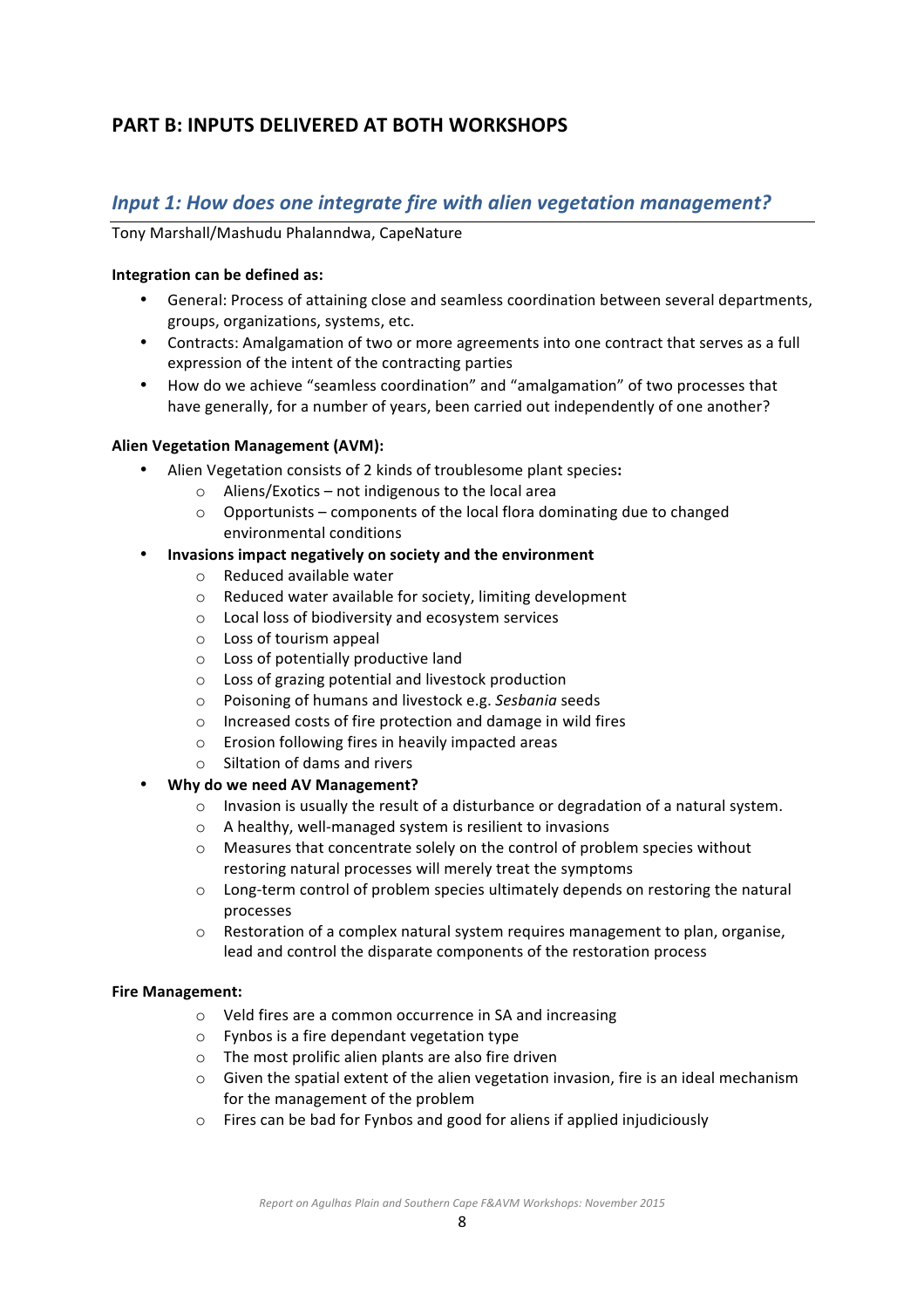**Integrated Fire Management (IFM):** 



Key Ecological Attributes

#### **Alien vegetation and fire:**

- Alien vegetation and Fire are the two primary influences on natural processes in the Western Cape Province.
- Each has a significant impact on the occurrence and density/intensity of the other.
- Each has a significant impact on the current and potential ecosystem services that is provided to society by the natural environment.
- Management of both needs to be "seamlessly coordinated" to ensure optimised benefits to both society and the environment are achieved.

#### **Integration Prerequisites:**

A good understanding of:

- The biology of the receiving vegetation  $-$  T&Cs with regards to fire application
	- o Season
	- o Veld Age
	- $\circ$  Fire intensity
- The biology of the target species
	- $\circ$  Reproductive traits
	- $\circ$  Fire survival mechanisms
- The effect of different densities of aliens on fire
- Alien vegetation clearing mechanisms
- Fire behaviour and management

#### **Planning: Where the integration happens:**

- Determine objectives of the alien vegetation management program:
	- $\circ$  Restoration of natural ecosystems
	- o Grazing/agricultural
	- o Water security
	- o Fuel load reduction

#### *Report* on Agulhas Plain and Southern Cape F&AVM Workshops: November 2015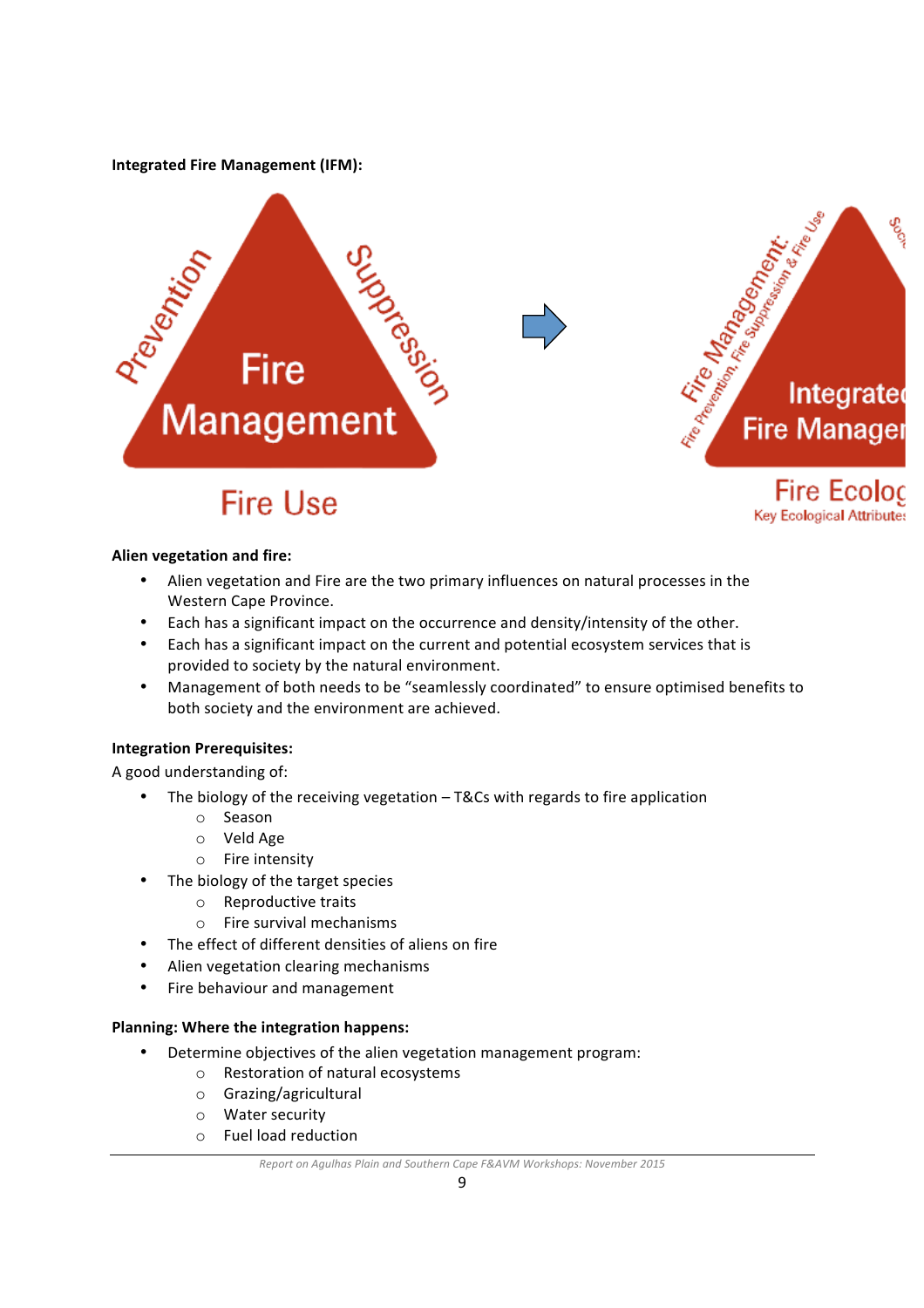- Determine spatial extent of treatments which will facilitate:
	- o Clearing
	- o Burning
	- o Follow-up
- Schedule the treatments:
	- o Alien clearing
	- $\circ$  Fire protection fire-breaks
	- o Actual burn
	- o Alien vegetation follow-up

#### **Implementation:**

- The process for each particular area could take 3-4 years from initial clearing to first followup
- Ensure that there is continuity and commitment to the schedule determined in the plan
- Ensure buy-in by relevant role-players to the plan funding and resources
- Wildfires often pre-empt Plan  $A h$ ave a Plan B
- Maintain the follow-up cycle.

# *Input 2: Putting the energy from biomass research into perspective*

Dr William Stafford/Greg Forsyth, CSIR

#### How can we clear and contain IAP species? Using:

- chemicals (herbicides)
- biocontrol (predators, pests, herbivory,
- physical (VAI, fire and land management)
- an Integrated Fire Management approach with best practice (depends on ecotype and locality)

How can fire management be used to reduce unwanted fire risks, clear and control IAPs, and restore productive landscapes?

#### Are we making progress with clearing and controlling IAPs?

- Are areas cleared according to best practice?
- How can fire be used as a tool to clear IAPs?
- Are cleared areas maintained?
- How can fire be used as a tool to reduce the risks of IAP re-establishment?

**NRM** programme 'Working on Fire' aims to develop a national, integrated approach to veld and forest fire management in order to enhance the protection of life, livelihoods, assets, ecosystem services and natural processes.

#### 'Working on Fire' S.M.A.R.T. goal: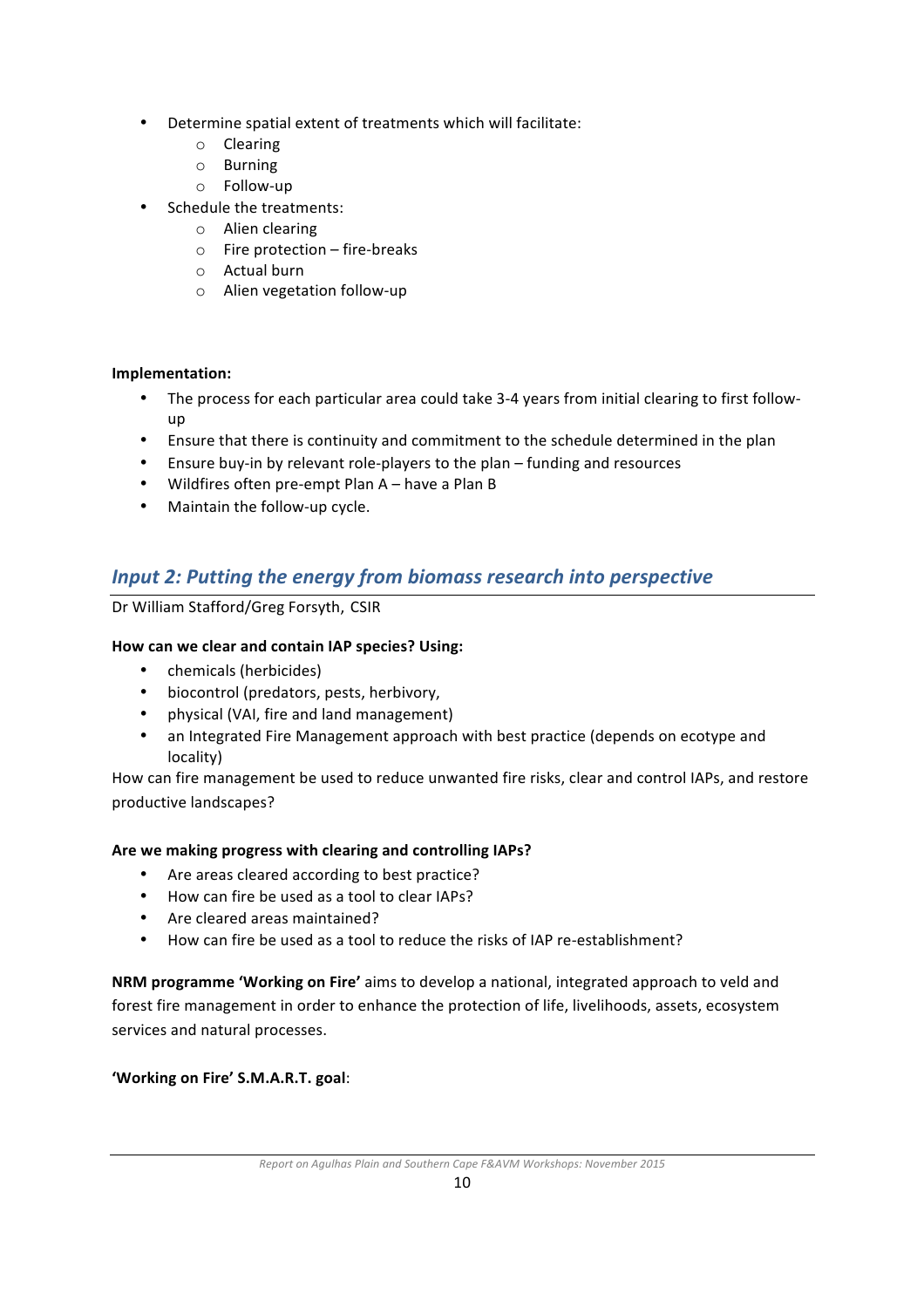".......By 2040, there will be: FPAs established and functioning effectively in 80% of the fire prone areas, a 20% reduction in the occurrence of unintended [human-caused] fires and an 80% success rate in the early detection and suppression of wild fires"

#### 'Working on VAI' S.M.A.R.T. goal:

"The Working for Value added Industries that aim to create work opportunities and deliver socioeconomic benefits through the optimal use of cleared invasive alien plants. By 2040, the Value added Industries programmes would utilise 30% of the total Invasive Alien Plant biomass that is currently left to waste, to produce energy, furniture and other valuable products. This will create jobs and skills in value-added industries, attain carbon and water neutrality, offset the capital investment costs, and help Government to meet its objectives- particularly addressing the needs of the poor. "

#### **Integrated fire management to.....**

- Protect valuable assets and infrastructure (ecological and man-made)
- Generate VAI (materials and energy)?

Achieving optimal value and reducing the risks from IAP biomass, through an integrated and coordinated approach that assist with cost and risk reduction from IAPs

#### **IAP biomass for VAI (materials and energy):**

Biomass burnt in field by planned and unplanned fires represents a missed opportunity for VAI: instead it could be used to manufacture fine chemicals, food/feed, fibre and materials, fuels and energy

#### **Integrated products and partnerships:**

- Species and suitability for various products- IAP inventory with value versus volume
- Energy can utilise ALL biomass!

Need to determine....

- accessibility (density and distribution relative to centralised AP2 Energy and infrastructure)
- availability (landowners!)

Fire is a risk that could destroy an IAP2Energy opportunity, but fire is a tool to reduce seed banks after clearing and ensure successful follow up and maintenance.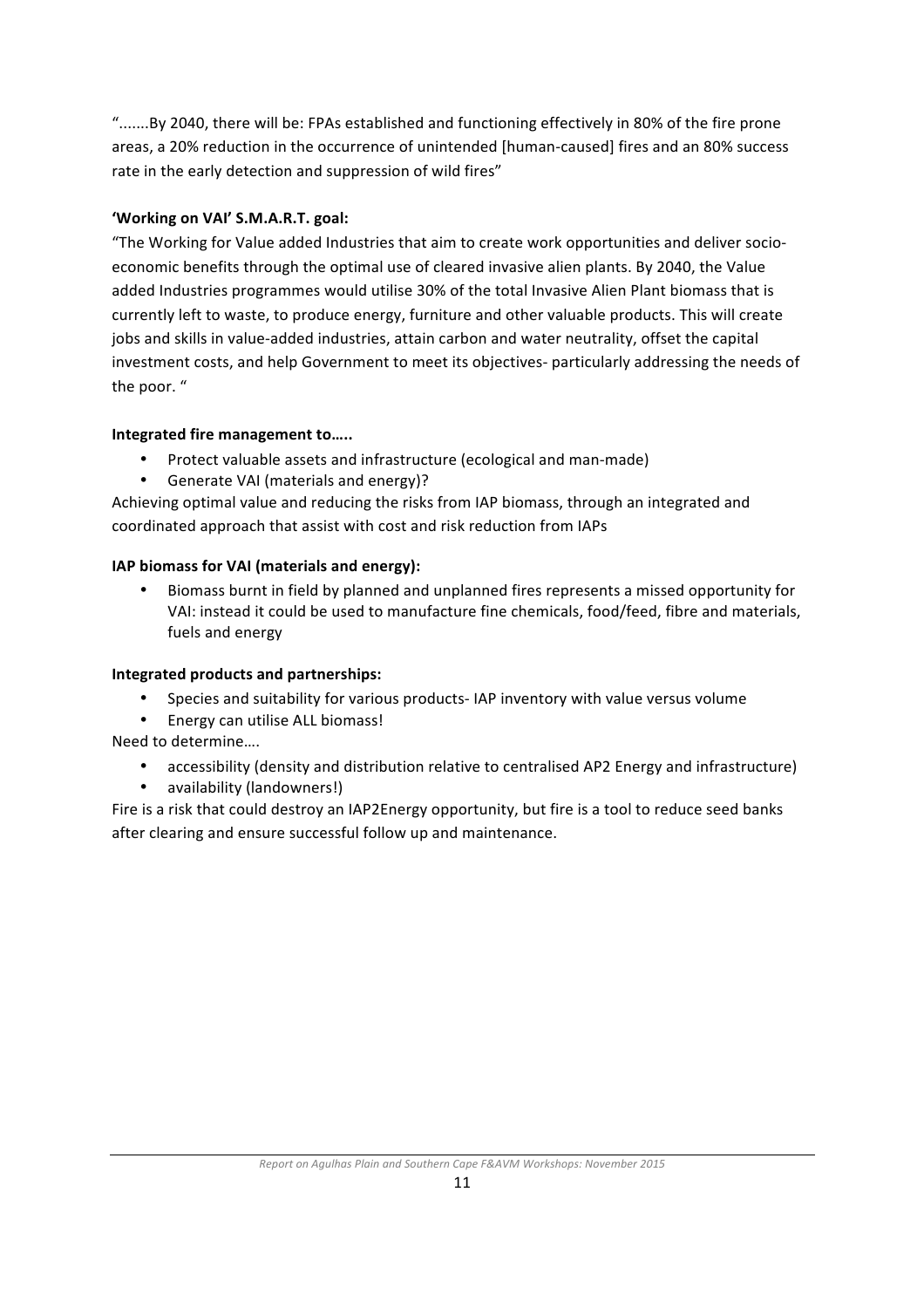

# **PART C: REPORT ON AGULHAS PLAIN**

# **FIRE AND ALIEN VEGETATION** MANAGEMENT

# INTEGRATION WORKSHOP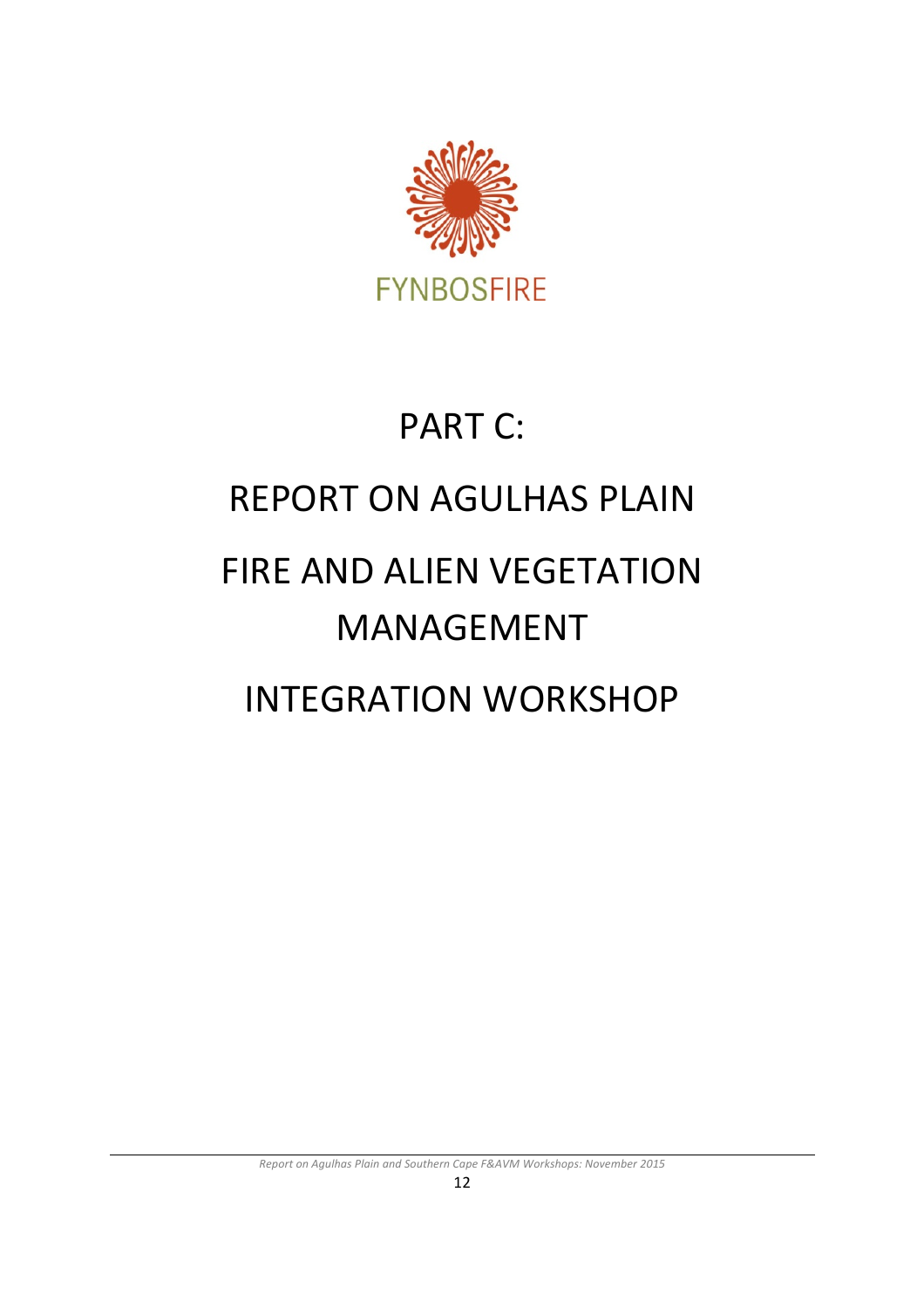#### **PART C: REPORT ON AGULHAS PLAIN F & AVM INTEGRATION WORKSHOP**

**Van Brakel Store Conference Facility 3 November 2015**

# *Background*

As part of the GEF Fynbosfire Project, a Status Report on Integrated Fire and Alien vegetation management in the Agulhas Plain was circulated to stakeholders in the area, in preparation for a workshop on the issue. This workshop was held on 3 November 2015 at Van Brakel Store near Napier. 

### *Attendance*

The workshop was attended by 39 participants (see table below).

|    | <b>First name</b> | <b>Surname</b> | <b>Position</b>                        | Organisation                                |  |
|----|-------------------|----------------|----------------------------------------|---------------------------------------------|--|
| 1  | Arnold            | Swart          | <b>Operations Mgr.: WeC</b>            | Working on Fire                             |  |
| 2  | Dale              | Nortje         | Manager                                | <b>District Municipality</b>                |  |
| 3  | Tony              | Marshall       | Programme Mngr. Fire                   | CapeNature                                  |  |
| 4  | Greg              | Forsyth        | <b>Research Scientist</b>              | <b>CSIR</b>                                 |  |
| 5  | Peter             | Viljoen        | <b>Catchment Manager</b>               | CapeNature                                  |  |
| 6  | <b>Bulelwa</b>    | Msengi         | Cons. Mngr. Agulhas NP                 | <b>SANParks</b>                             |  |
| 7  | Dian              | Dreyer         | Area Mngr.                             | CapeNature                                  |  |
| 8  | Lesley            | Richardson     | Director                               | <b>Flower Valley Trust</b>                  |  |
| 9  | Carly             | Cowell         | <b>Regional Ecologist</b>              | <b>SANParks</b>                             |  |
| 10 | Sithembile        | Shezi          |                                        | <b>SANParks</b>                             |  |
| 11 | Dr William        | Stafford       | <b>Research Scientist</b>              | <b>CSIR</b>                                 |  |
| 12 | Justin            | <b>Buchman</b> | Section Ranger, Table Mt.<br><b>NP</b> | <b>SANParks</b>                             |  |
| 13 | Louise            | Wessels        | Manager                                | <b>Greater Overberg FPA</b>                 |  |
| 14 | Alison            | Green          | Chairperson                            | <b>Groenlandberg Conservancy</b>            |  |
| 15 | Wessel            | Wentzel        | <b>Implementation Manager</b>          | Working for Water                           |  |
| 16 | Lily              | Upton          | <b>Conservation Manager</b>            | <b>Grootbos Nature Reserve</b>              |  |
| 17 | Hennie            | Africa         | Manager                                | CapeNature                                  |  |
| 18 | Dr Odette         | Curtis         | Director                               | <b>Overberg Lowlands Conservation Trust</b> |  |
| 19 | Marlu             | Rust           | Div. commander                         | <b>Overstrand Municipality</b>              |  |
| 20 | <b>Neville</b>    | Green          | Manager: Bio. Conservation             | <b>Overstrand Municipality</b>              |  |
| 21 | Benjamin          | Kondokter      | Env. Officer                           | <b>Overstrand Municipality</b>              |  |
| 22 | <b>Tierck</b>     | Hoekstra       |                                        | ABI                                         |  |
| 23 | Stephen           | Smuts          |                                        |                                             |  |
| 24 | Keir              | Lynch          |                                        | ABI                                         |  |
| 25 | Chris             | Martens        | <b>Technical advisor</b>               | CapeNature                                  |  |
| 26 | Mntambo           | Nakwa          | Conservation officer                   | <b>Flower Valley Trust</b>                  |  |

*Report on Agulhas Plain and Southern Cape F&AVM Workshops: November 2015*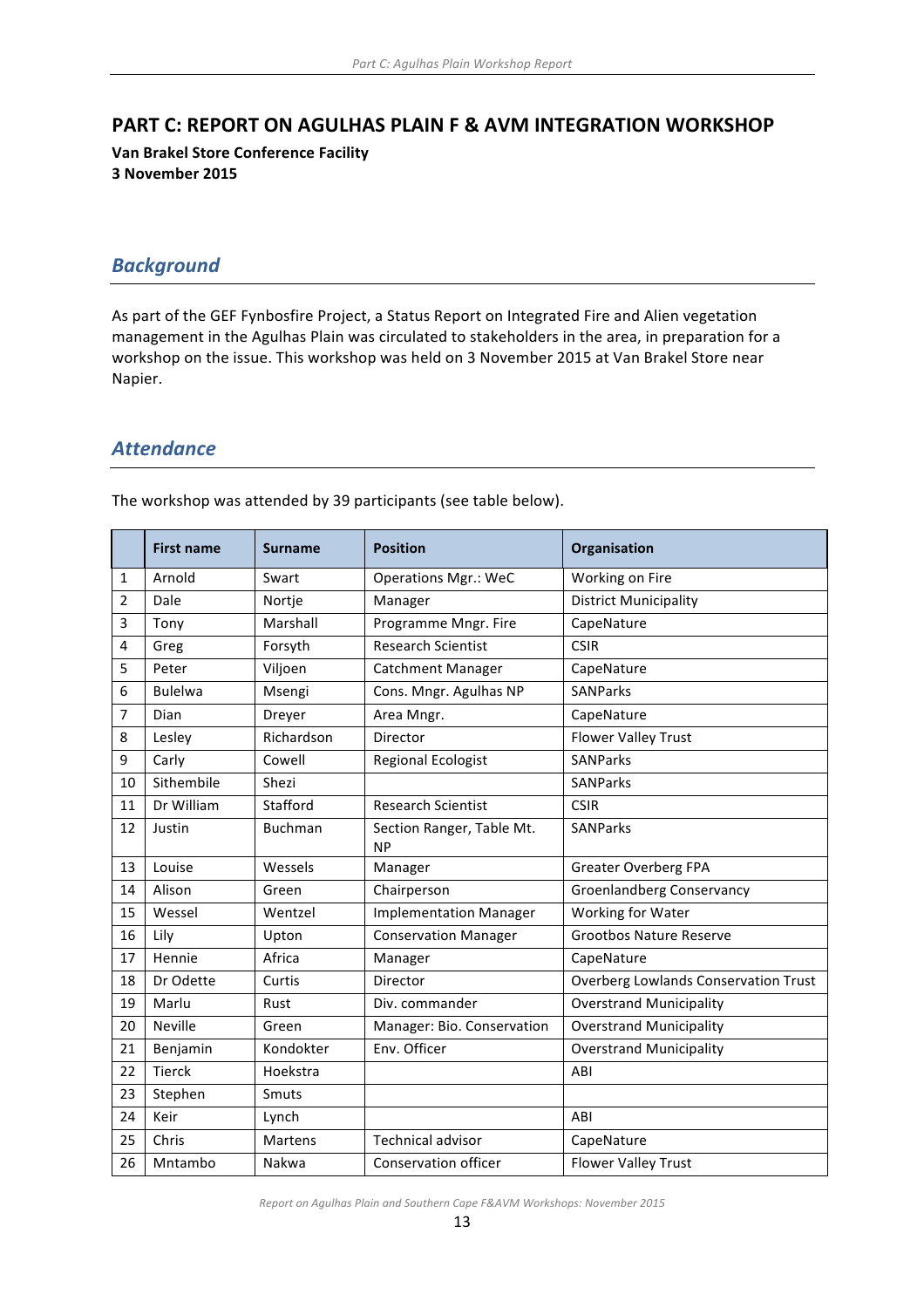|    | <b>First name</b> | <b>Surname</b> | <b>Position</b>          | Organisation     |  |
|----|-------------------|----------------|--------------------------|------------------|--|
| 27 | Jason             | De Smidt       | High altitude Working on | <b>WoF</b>       |  |
|    |                   |                | Fire                     |                  |  |
| 28 | Esna              | Swart          |                          | <b>FPA</b>       |  |
| 29 | Mashudu           | Phalanndwa     |                          | CapeNature       |  |
| 30 | <b>Ben</b>        | Van Staden     |                          | CapeNature       |  |
| 31 | Eugene            | Hahndiek       |                          | <b>SMA</b>       |  |
| 32 | <b>Dirk</b>       | Human          |                          | <b>SMA</b>       |  |
| 33 | Chris             | Pieterse       |                          | <b>ODM</b>       |  |
| 34 | Mario             | Arends         |                          | <b>ODM</b>       |  |
| 35 | Zane              | Erasmus        | Convenor                 | Consultant       |  |
| 36 | Amanda            | Younge Hayes   | Director                 | Amanda Younge cc |  |
| 37 | Val               | Charlton       | <b>Managing Director</b> | Kishugu NPC      |  |
| 38 | Guy               | Deacon         | Gen. Mngr.               | Kishugu NPC      |  |
| 39 | Patricia          | De Villiers    | (Scribe)                 | Independent      |  |

Apologies were received from:

| <b>First name</b> | <b>Surname</b> | <b>Position</b>           | Organisation                   |  |
|-------------------|----------------|---------------------------|--------------------------------|--|
| Leanne            | McKrill        | Independent               |                                |  |
| Rory              | Allardice      | Independent               |                                |  |
| Mick              | D'Alton        |                           | Nuwejaars Wetland SMA          |  |
| June              | D'Alton        |                           | <b>Nuwejaars Wetland SMA</b>   |  |
| Liesl             | Bezuidenhout   | Env. Officer              | <b>Overstrand Municipality</b> |  |
| Tracy             | Sampson        |                           | Working for Water              |  |
| Quinton           | de Swartz      |                           | CapeNature                     |  |
| Lester            | Smith          | <b>Chief Fire Officer</b> | <b>Overstrand Municipality</b> |  |
| Thilivali         | Murivhami      | Alien Vegetation Manager  | <b>Grootbos Nature Reserve</b> |  |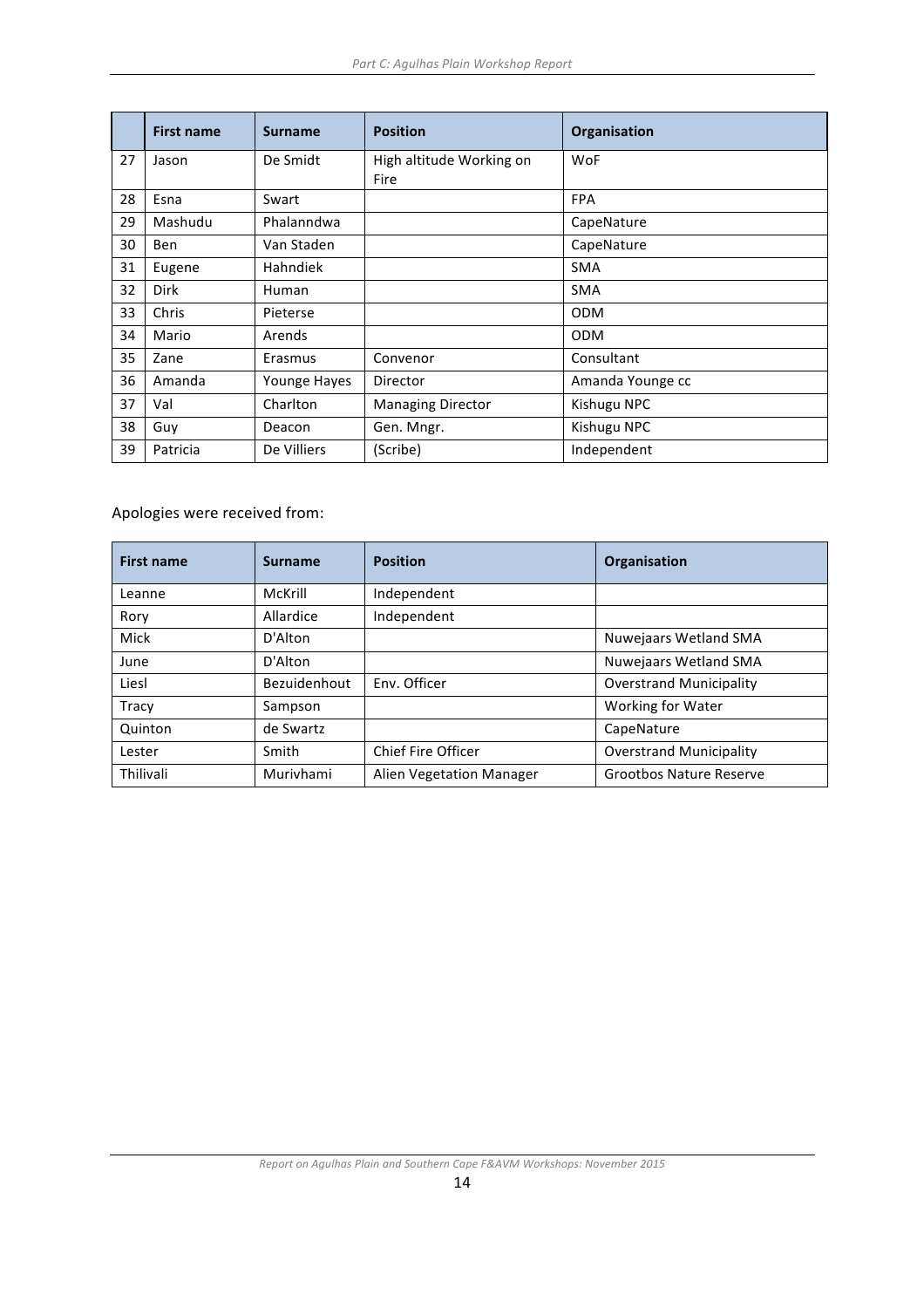# *Workshop Agenda*

The workshop agenda is set out below:

| <b>Time</b> | <b>Item</b>                                                                   | Speaker/lead             |
|-------------|-------------------------------------------------------------------------------|--------------------------|
| 10h00       | Welcome, background and purpose of workshops                                  | Zane Erasmus             |
| 10h10       | Outline of agenda                                                             | Facilitator              |
| 10h15       | Input: How does one integrate fire with alien vegetation                      | <b>Tony Marshall</b>     |
|             | management?                                                                   |                          |
| 10h35       | Input: Putting the energy from biomass research into perspective              | Dr William Stafford      |
| 10h50       | Questions of clarification                                                    | Facilitator              |
| 11h00       | Plenary: Gaps:                                                                | Facilitator              |
|             | Who else should be involved in this process?                                  |                          |
|             | Are there any important gaps in the status report for this area?<br>$\bullet$ |                          |
| 11h10       | Validating the problem statement                                              | Facilitator              |
| 11h15       | Short break                                                                   |                          |
| 11h30       | Expectations                                                                  | Facilitator              |
| 11h45       | Visioning exercise: What would effective integrated fire and alien            | Group work               |
|             | vegetation management look like in the Agulhas Plain? Who would be            |                          |
|             | doing what?                                                                   |                          |
| 12h45       | Lunch                                                                         |                          |
| 13h30       | Plenary report back from groups                                               | Rapporteurs              |
| 14h00       | Group work: What needs to happen to make this a reality?                      | Group work               |
| 14h40       | Plenary report back from groups and discussion                                | Rapporteurs, facilitator |
| 15h00       | Tea/coffee break                                                              |                          |
| 15h15       | Group work: Terms of Reference for the Working Group                          | Group work               |
| 15h30       | Plenary report back from groups and discussion                                | Rapporteurs, facilitator |
| 15h50       | Way forward for F&AM in the Agulhas Plain                                     | Facilitator              |
| 16h00       | Closure and evaluation                                                        | Zane Erasmus             |

# **Welcome, background and purpose of workshop**

Zane Erasmus opened the meeting and welcomed participants. He indicated that the purpose of the meeting was to workshop the feasibility of integrating fire and alien vegetation management activities in the Agulhas Plain. The workshop was preceded by two studies (one on the Agulhas Plain and one on the Southern Cape) that had been undertaken to determine the feasibility of integrating fire and alien vegetation management activities in the Western Cape.

He identified the following limitations (i.e. things that we can't change) to effective integrated fire and alien vegetation management:

- Ecology & system functioning
- Climate change
- Legislation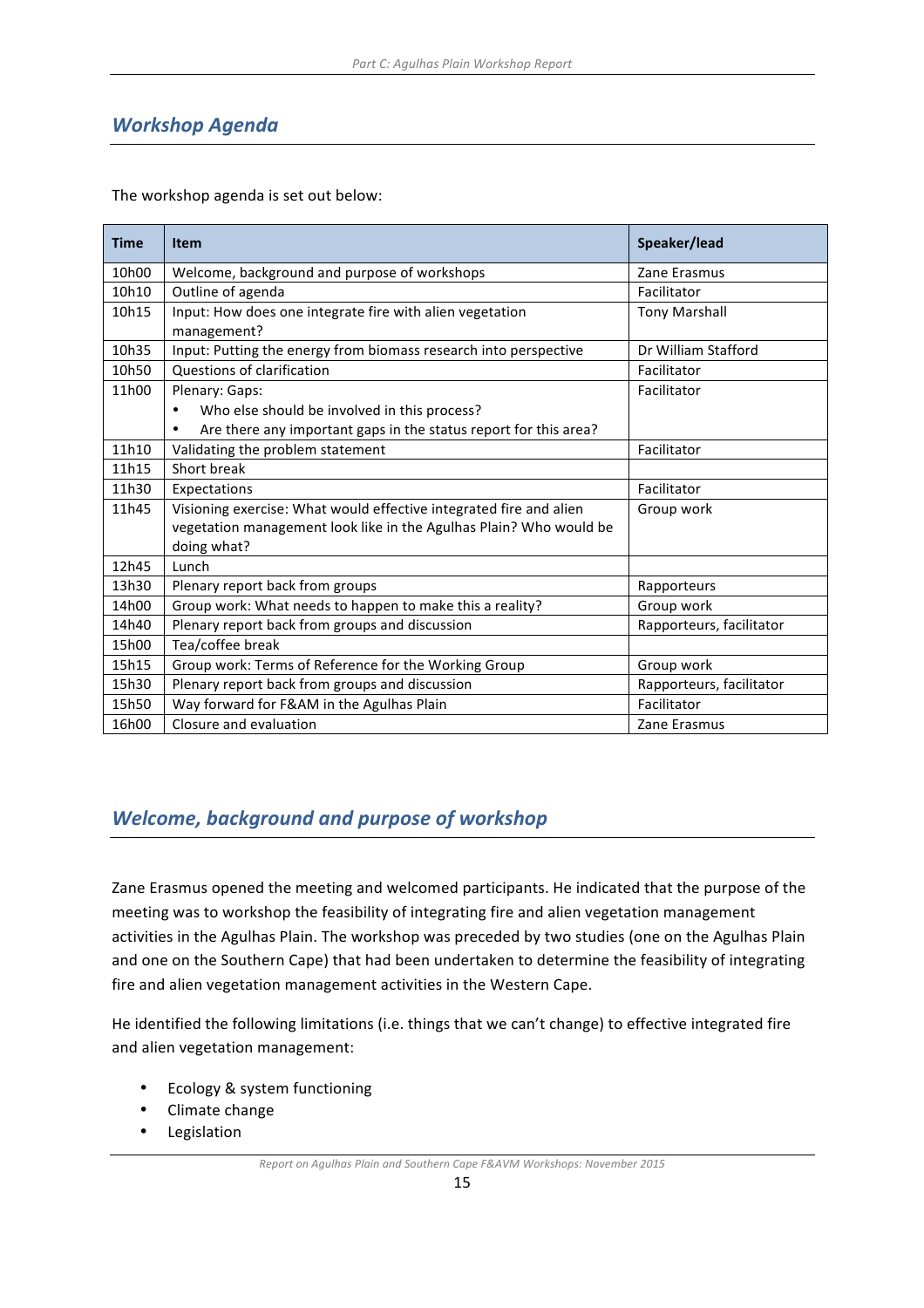Challenges (i.e. things that we can change) include:

- The silo approach to management
- Funding
- Implementation and logistics
- Politics

He indicated that the objectives of the workshop were not to be defined by the organisers, but by the participants. In conclusion, he reminded the meeting that fire, alien vegetation and strategic planning know no boundaries.

### *Inputs*

(See Part B of this report for the inputs)

# *Plenary discussion: Gaps*

Participants were then asked the following questions:

- Who else should be involved in this process?
- Are there any important gaps in the status report for this area?

The following suggestions were made regarding stakeholders who should be included:

- Agriculture/Land Care
- Local Municipalities
- GIS (Working for Water)
- BG Catchment Management Agency
- ABI Clearing Programme
- Dept. of Public Works
- Funding Agencies (presence needed for follow-up implementation)
- DEA
- DEADP
- SANBI Early Detection and Rapid Response

No gaps were identified in the Status Report for the Agulhas Plain.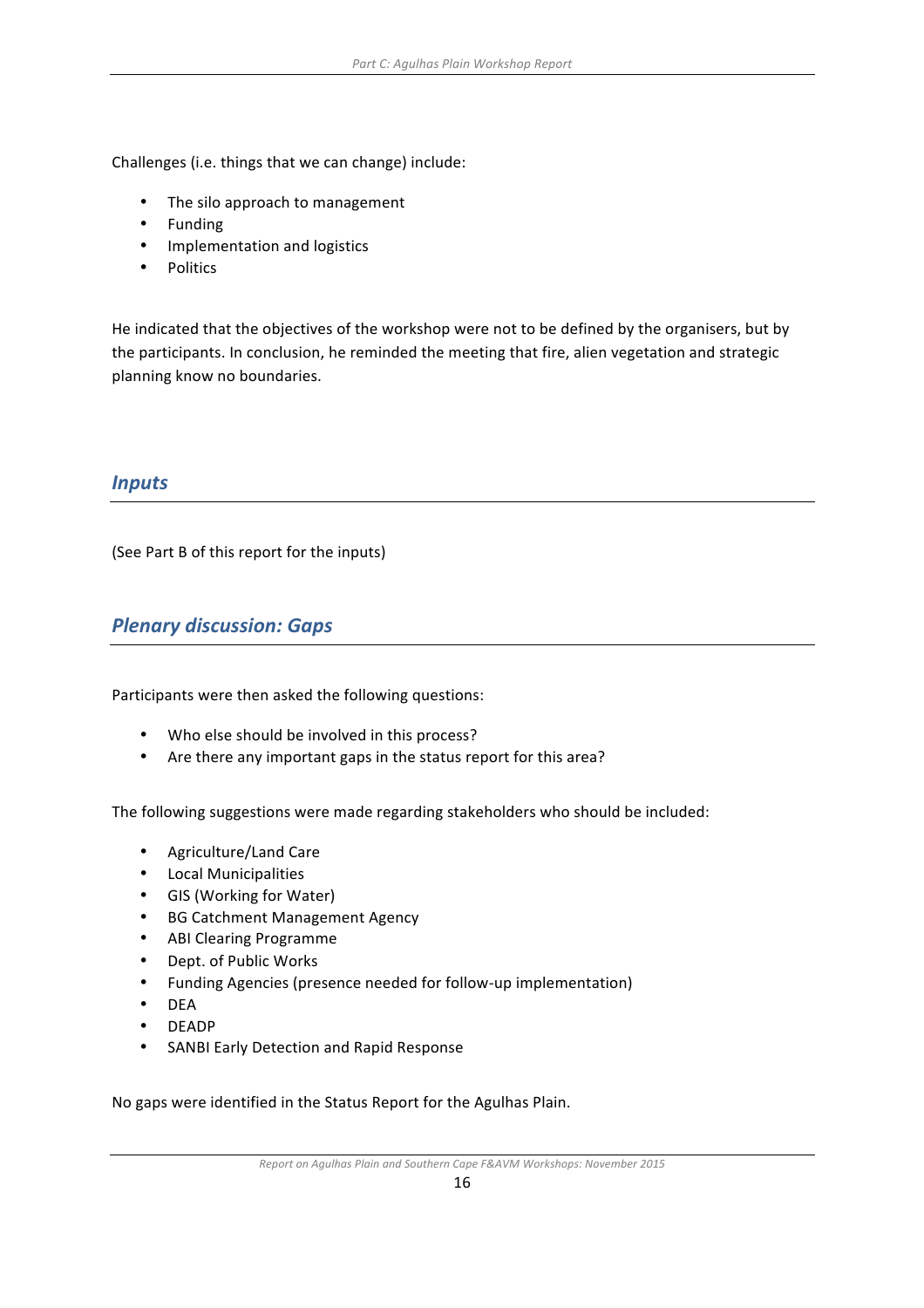# **Validating the Problem Statement**

A summary of the problem statement contained in the Status Report was set out, as follows:

- Silos, separate mandates, complexity of multiple agencies & ownership
- Missing opportunities to support each other
- Sometimes working at cross purposes, gaps
- Lack of good information
- Underlying ecological logic not consistent
- Result: Ineffective fire and alien vegetation management

Participants were asked: "Are there any major corrections/changes that need to be made to the problem statement as outlined today?" Comments received were:

- Policy and Law Enforcement: e.g. Law enforcement can impact negatively on farmers and be a disincentive to participation in programmes
- Lack of open communication between role-players in silos.

# *Participants' Expectations*

Participants were asked to indicate their expectations for the workshop with the question: "What *would be the ideal result of today's workshop be for you?"* Expectations are clustered and summarised below:

- Coordination mechanisms:
	- $\circ$  Find or build an organisation to put and keep it all together
	- $\circ$  Mandate a working group to address this
	- $\circ$  Strategic groups to help in planning processes
	- $\circ$  Central planning, monitoring and reporting agency
	- $\circ$  What platforms should be used to coordinate implementation?
	- $\circ$  Coordination of management plan
	- $\circ$  Better collective planning, better integration of all efforts
	- o Integration between stakeholders, common agency integration
	- $\circ$  Work through full-time staff to plan and coordinate the regional integrated plans
	- $\circ$  Need a 'warm body' to carry this forward
- Integration planning:
	- $\circ$  Ecologically meaningful way of planning together towards a common goal
	- $\circ$  Ecological planning / ecosystem processes prioritised
	- o Healthy balance between fire and environment
	- $\circ$  Integration planning across landscape
	- $\circ$  Platform established to integrate at all strategic levels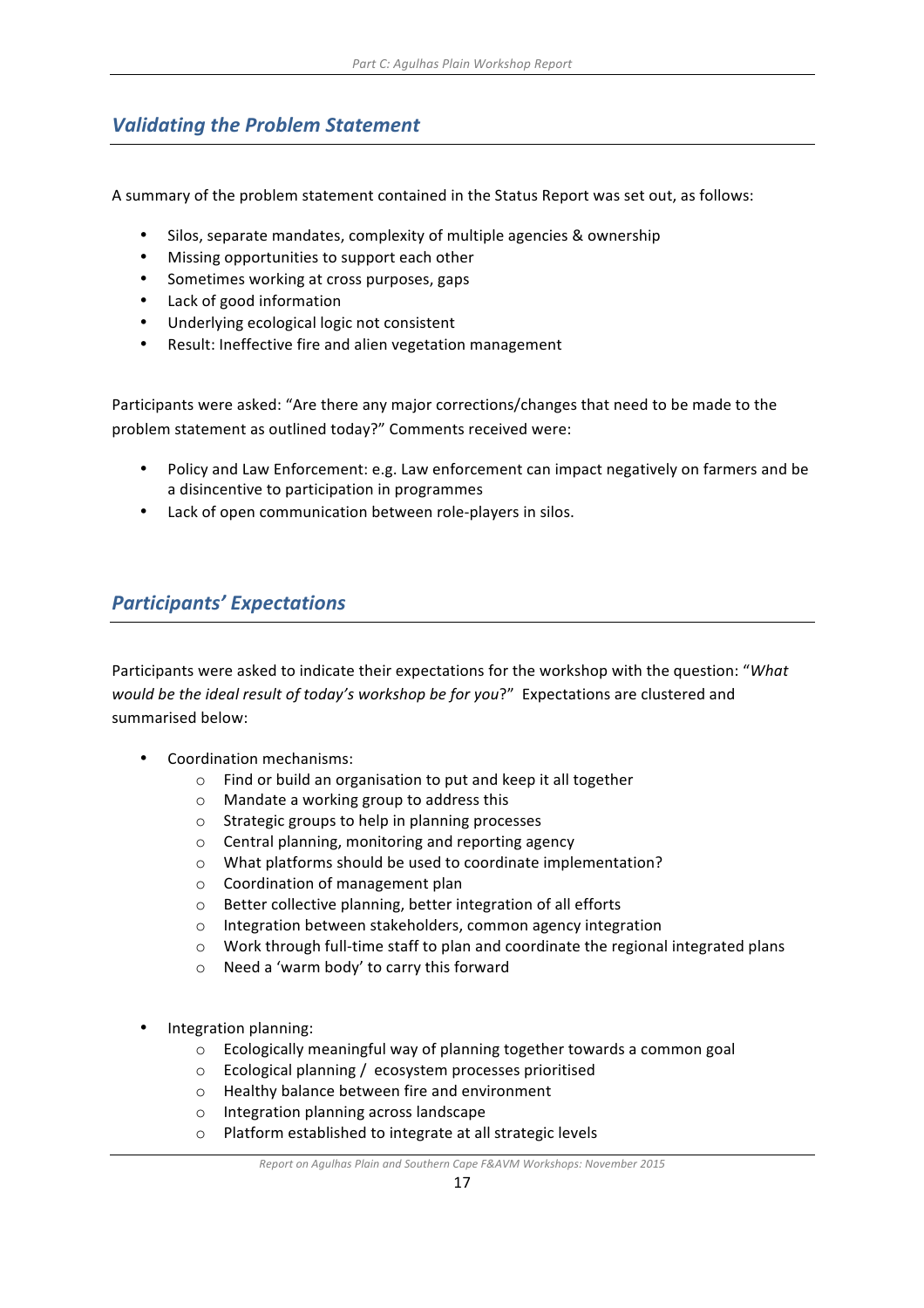- $\circ$  Planning process defined (who, what etc.)
- o Planning flexibility (use opportunities)
- $\circ$  Strategic deployment of resources
- o Simplified systems: funder; reporting; planning
- Communication:
	- $\circ$  Draft a communications and information dissemination plan or protocol
	- $\circ$  Opportunities to network
	- $\circ$  Accelerated advocacy plan to NEMBA
- **Funding Issues** 
	- $\circ$  Identify potential funding sources
	- $\circ$  Effective funding on the ground
	- $\circ$  Centralised funding (one integrated project)
- Political will (external and internal)
	- $\circ$  Finding common ground and commitment to implementation by all agencies
	- $\circ$  Get the participation of private landowners
	- $\circ$  Cross-boundary cooperation and strategic sharing of resources
- Clear way forward Programme of Action
	- $\circ$  At least one implementable action
	- $\circ$  A simple clear way forward to plan and implement integrated planning
	- $\circ$  Clear process on how all role-players are going to work together to achieve integration goal
- Technical aspects:
	- $\circ$  Documentation of success stories
	- $\circ$  List of current interventions that are already integrated
	- $\circ$  How can bio-mass be removed without severe damage to the environment
	- $\circ$  How to use fire and value-added industries to control invasive alien plants
	- $\circ$  A list of suggestions on ways to change what we are doing now
	- o Innovative application of AVM methodologies to arrest spread
	- $\circ$  Application of advanced technology
	- $\circ$  Align DEA-NRM SMART goal of 1% Initial with Stafford Model
	- $\circ$  Identify potential pilot sites for IFM
- Law enforcement and legislative compliance

The facilitator pointed out that while some expectations could be met at the workshop, others could only be met in the longer term.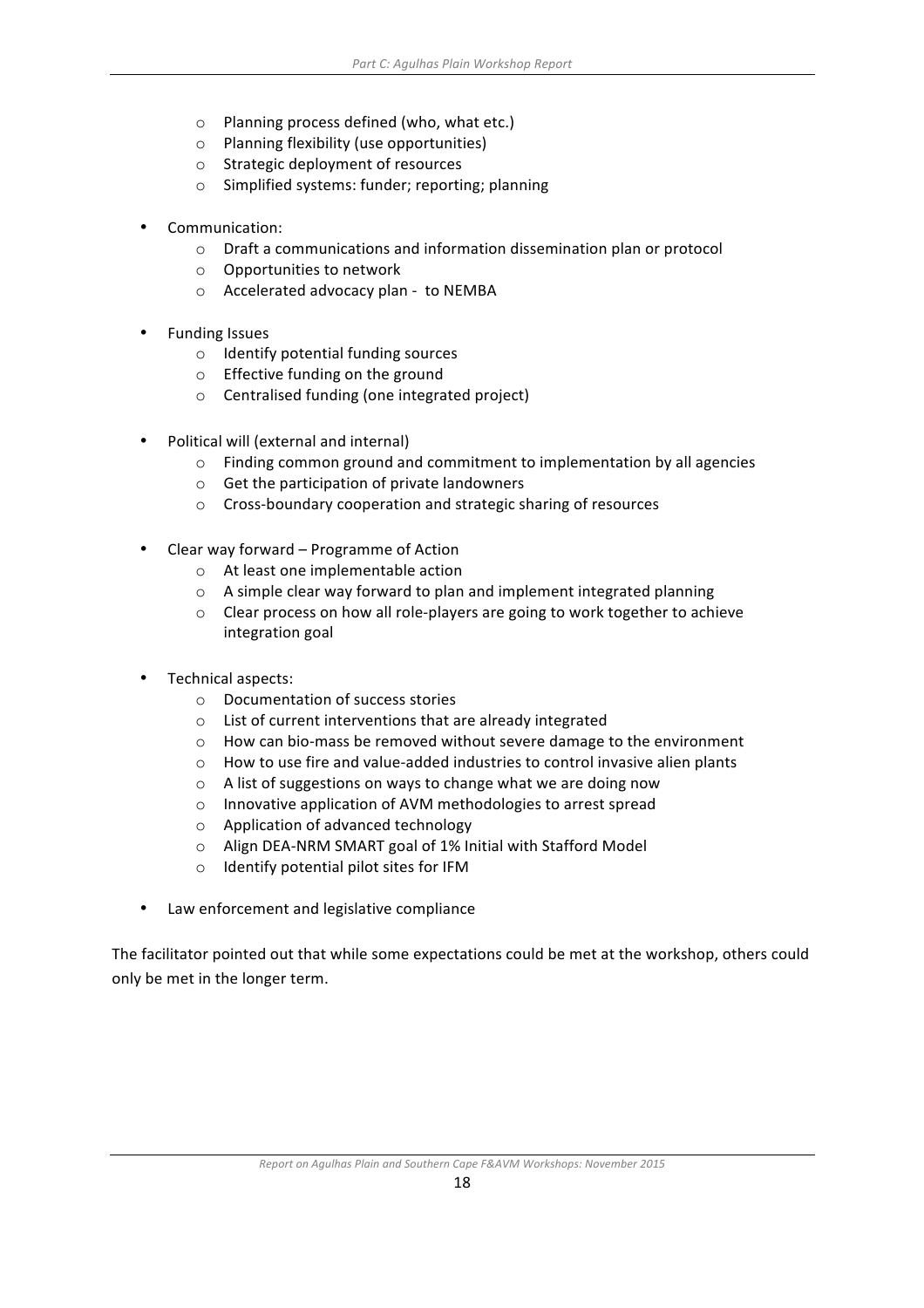# *Visioning Exercise*

Much of the rest of the workshop took place through group discussions and plenary report-back. Membership of groups was pre-assigned, to ensure that members of the same organisation did not sit together. This was done to encourage networking, sharing of views and knowledge, and to counter the 'silo' effect.

Participants were asked to undertake personal reflection and group discussion in answer to the question: "If we had effective integrated fire and alien vegetation management in the Agulhas Plain, what would it look like? Who would be doing what?"

Groups presented their visions in plenary. It was agreed that an effective partnership is essential with all parties working together in a coordinated and integrated way. Several groups presented ideas for some form of coordinating body, involving all relevant stakeholders. Options were the FPA, the BGCMA and ABI. All of these bodies already play a coordinating function for an aspect of environmental management in the area, and any one of them could take on this role. All of the existing coordination bodies have overlapping membership. The coordinating body should put together a "standing work group" consisting of all the key role-players in fire, aliens and water management (landowners, conservation agencies, members of the FPA and of the CMA), relevant national departments responsible for policy and law enforcement (DEA, DAFF, Public Works, Water Affairs etc.), private landowners organisations, local and district municipalities; Eskom, Transnet, SANRAL, EPWP programmes including Working on Fire, Working for Water etc.

Partners will need to take shared responsibility for a common goal. Each roleplayer will be in it for different reasons, and it will deliver a range of different benefits to them, including restoring land productivity; protecting assets and reducing risks; reducing overall costs and improving returns on investment; and securing a whole range of ecosystems services (water, bio-diversity etc.).

One group stressed that coordination bodies are about relationships, they are slow-growing things where people learn to know and trust each other and work together. We should build on our successes and not undermine them. To be effective, the process will need more or less 100% buy-in so from a grassroots level we need landowners on board. The ABI Alien Clearing Programme ABI for instance has built a bottom-up working model with 100 landowners over the past few years, with considerable co-funding from landowners in terms of the Land Use Incentives Programme. Landowners don't want yet another coordinating body.

There has to be money and a "warm body" to do the co-ordination effectively - nobody can do coordination as an unfunded add-on to their existing workload.

The standing work group would need to use databases from e.g. ABI, Cape Nature, SANParks, CSIR, SANBI (aliens), FPAs (fires) and Working for Water to bring science to this process and put together an integrated landscape plan for the whole area. Groups felt that we need priorities i.e. we need to know where we are going to work to get the best bang for the buck. We need a full spatial plan to identify where we are going to operate - not only at farm level, but at landscape level, in a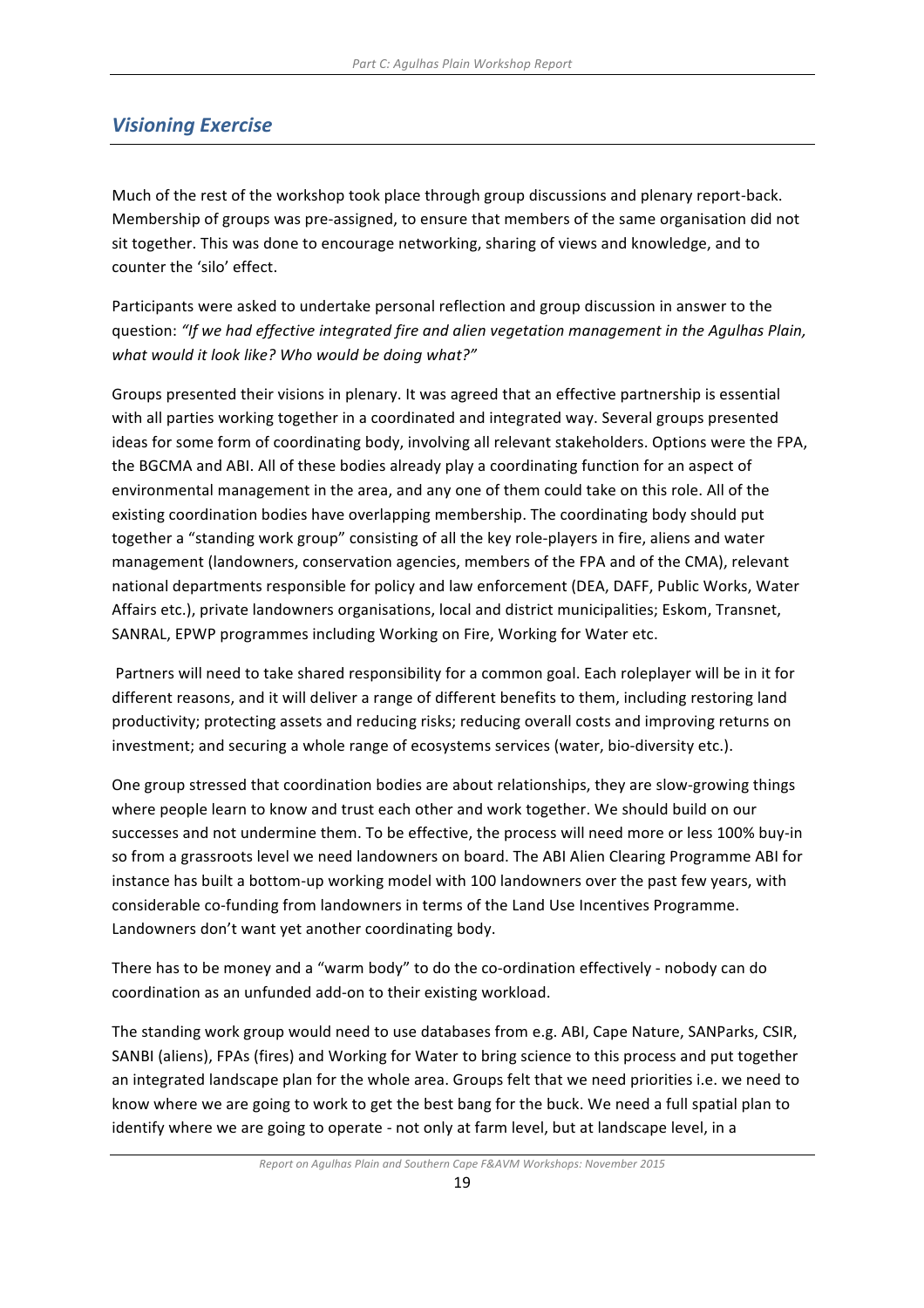coordinated and integrated way. The plan must identify the priority catchment areas, priority wetlands, systems, corridors (source to sea) etc. The plan should establish (at the overall level) the standards that will inform work of the partners.

The plan will address issues related to public safety, economic infrastructure, ecological infrastructure, ecosystem services, biodiversity and management history. It should also identify the resources and research needed, M & E and implementation planning. Then draw up an annual plan of objectives (APO). Everyone must have their own plan that flows from there. All agencies will still have a mandate to implement their own organisation's work, but now within the framework provided by that integrated plan that all have agreed on. The key to success is effective partnerships working in a coordinated and integrated way.

Groups felt that the issue of funding needed to be looked at creatively. All the current agencies have their own funding, but the standing work group would need to look collectively at other funding, e.g. going to the Development Bank, the DTI, and perhaps setting up a completely new structure like an NPC for the area that can source other money.

# **Agreements on the Way Forward**

The meeting was then asked to make proposals for the next steps. After much discussion in plenary, participants agreed on two issues:

- To establish a Fire and Alien vegetation management Integration Working Group
- To set up an Interim Group to draw up proposals for the above Integration Working Group.

Details are set out below.

#### **Establish a Fire and Alien vegetation management Integration Working Group:**

It was agreed that the current patterns and practices of fire and alien vegetation management in the Agulhas Plain were not being effectively co-ordinated and that as a result, considerable resources were being wasted. It was therefore agreed that a Fire and Alien vegetation management Integration Working Group (or standing work group) should be set up in the Agulhas Plain. Breakout groups offered the following suggestions for the Terms of Reference of this group:

- To identify priorities for co-ordinating the management of wildland fires, alien invasive plant species, water supply and disaster management.
- Develop a 20-year vision of integrated F&A management
- Develop a combined or common Integration Plan (strategic plan). Individual agency work plans would be aligned with the common plan for the area, which would include standards and best practice. The common plan would require that alien clearing plans and fire management plans show integration.
- Set objectives and ensure that coordination is aligned with mandates and funding
- Define the spatial domain
- Identify criteria to help prioritise and strategise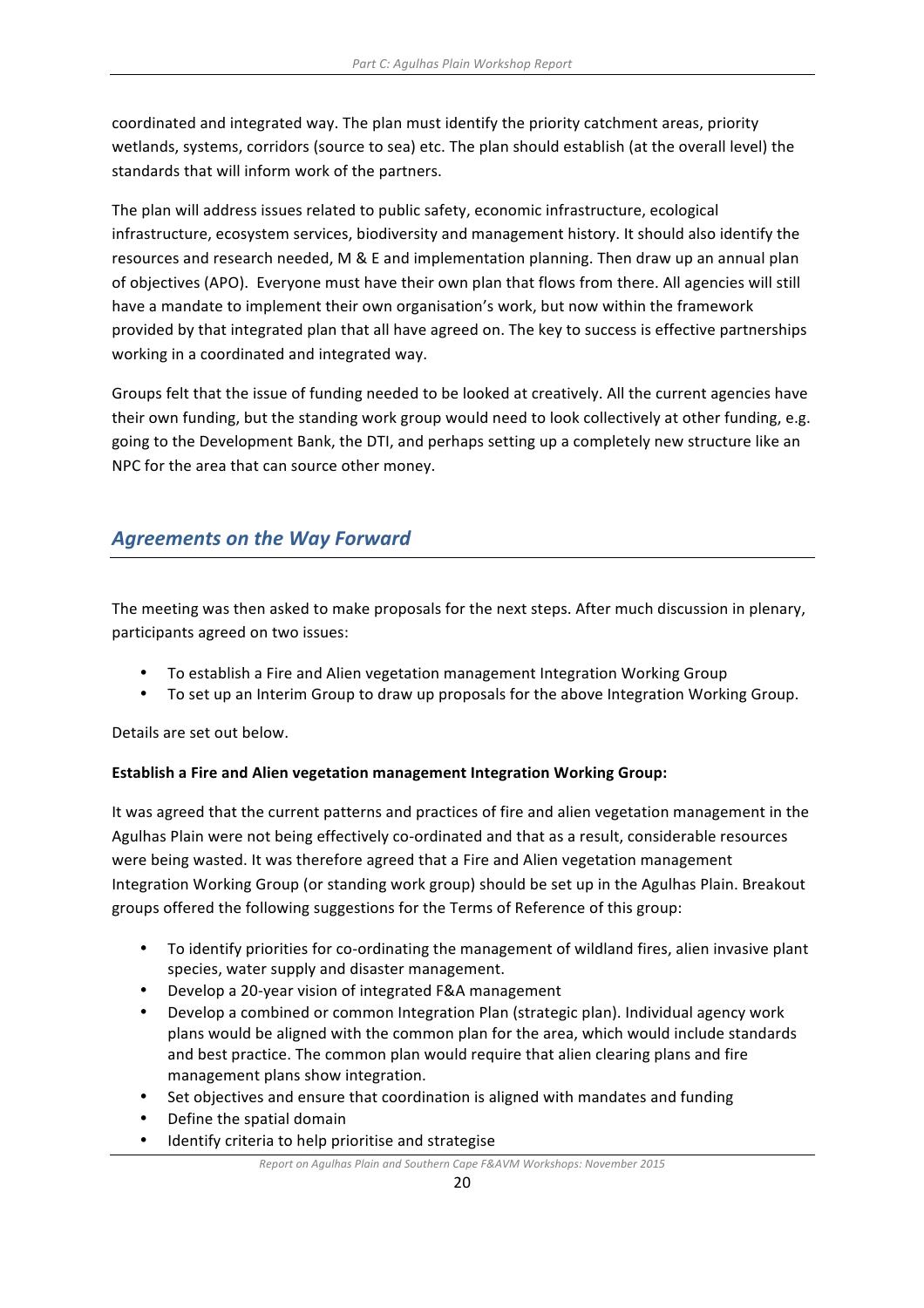- Identify the role-players and roles in fire and alien etc. management: who should do what
- Identify resources (including data: social, ecological, economic, governance) and capacity, and gaps; identify suitable service providers to fill gaps
- Identify opportunities for cost recovery
- Ensure sustainability  $-$  raise the funds needed to support the work
- Establish a monitoring and evaluation framework
- Suggested deadlines:
	- o Draft Communications Plan May 2016
	- o Discussion document of the Integration Plan May 2016
	- $\circ$  Draft Integration plan in place by September 2016, aligned with budget realignments
	- o budget year 2017 -18 Full Plan and implement

#### Set up an Interim Group ("the Three"):

It was not possible in the meeting to reach consensus on which organisation should co-ordinate the Integration Working Group.

It was therefore agreed that representatives of the FPA, ABI and BGCMA should form an interim group, comprising Louise Wessels and Esna Swart of the FPA, Tierck Hoekstra and Keir Lynch of ABI and Patrick van Coller and Odette Curtis of BGCMA. DEADP should be invited to participate.

This interim group should work together to formulate proposals for the following:

- 1. Terms of reference for an "Agulhas Plain Integration Working Group" (or standing work group)
- 2. Agreement on which organisation should convene and co-ordinate the Integration Working Group
- 3. Membership of the Integration Working Group
- 4. An outline work plan for the Integration Working Group, including deliverables
- 5. An outline case for funding of the activities of the Integration Working Group (resources and capacity needed)
- 6. An outline job description for the warm body who would co-ordinate the Integration Working Group.

The Interim Group should report back to the broader group by the end of January 2016. Val Charlton of Kishugu NPC undertook to see if there is funding available in the project budget to hold a followup workshop with the relevant stakeholders in early February 2016.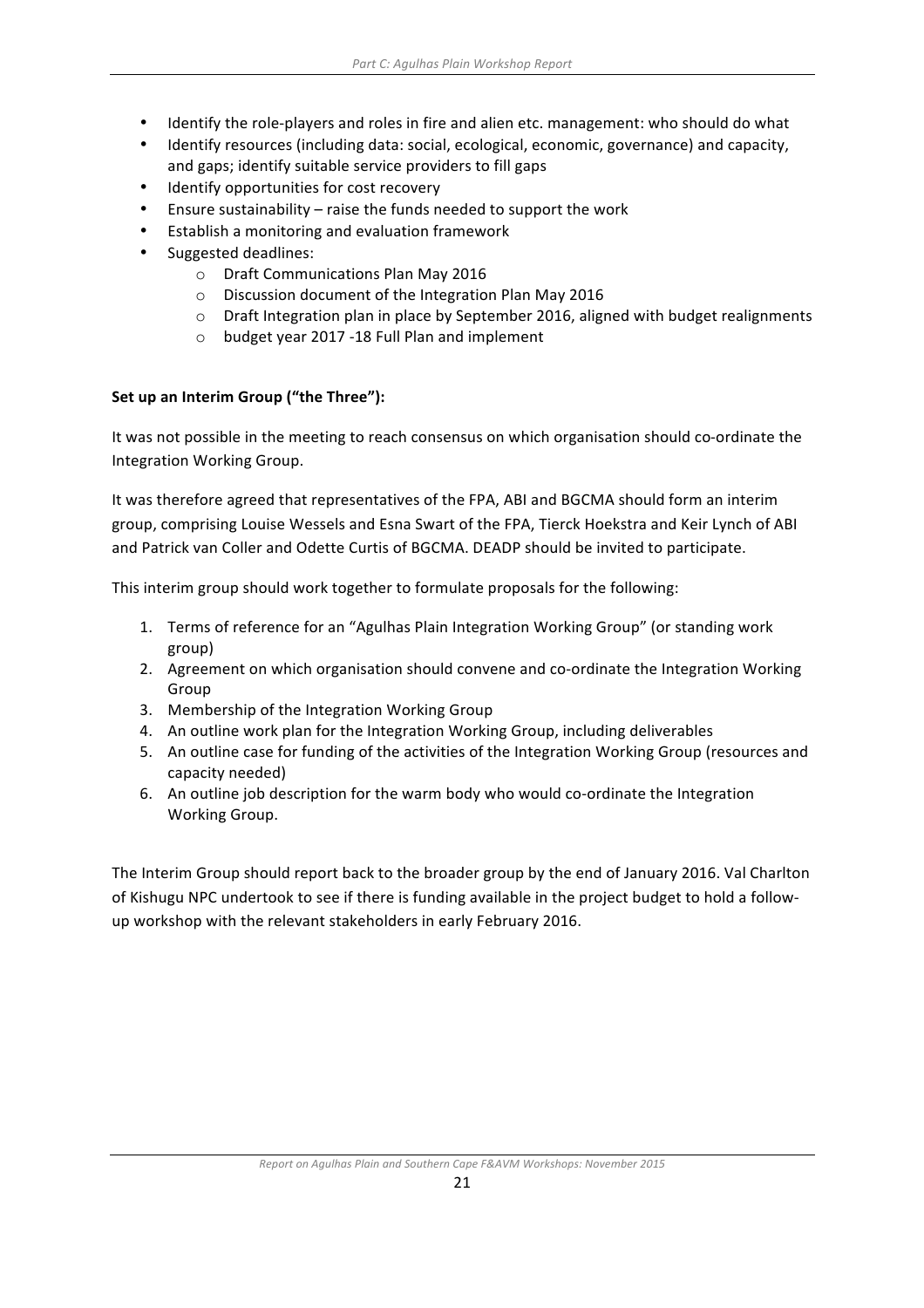# *Closing session*

#### **Closing remarks:**

Zane Erasmus thanked the participants for their attendance and contributions. The workshop report would be made available to participants before the end of November. This will enable the interim group to take things forward. In addition, a further report would take the ideas generated into a model for integrated fire and alien vegetation management.

#### **Evaluation:**

22 participants filled in evaluation slips. Participants were asked two questions:

- What did you like about the workshop?
- What could have been improved?

#### Positive aspects<sup>1</sup>:

- 11 participants liked the participatory, interactive process and the opportunity to network and share knowledge
- 8 felt that the workshop was well-structured and well-facilitated, with clear outcomes
- 4 felt that there was good representation of key roleplayers
- 2 were pleased at the level of commitment to the process shown by the various agencies

Improvements suggested:

- 10 participants suggested that representation of stakeholders could have been improved
- 4 would have liked more clarity on outcomes and the agenda
- 1 would have liked more time
- 7 felt that no improvements were needed

The meeting closed at 16h00.

<u> 1989 - Johann Stein, fransk politiker (d. 1989)</u>

 $1$  Some participants mentioned more than one thing that they liked.

*Report* on Agulhas Plain and Southern Cape F&AVM Workshops: November 2015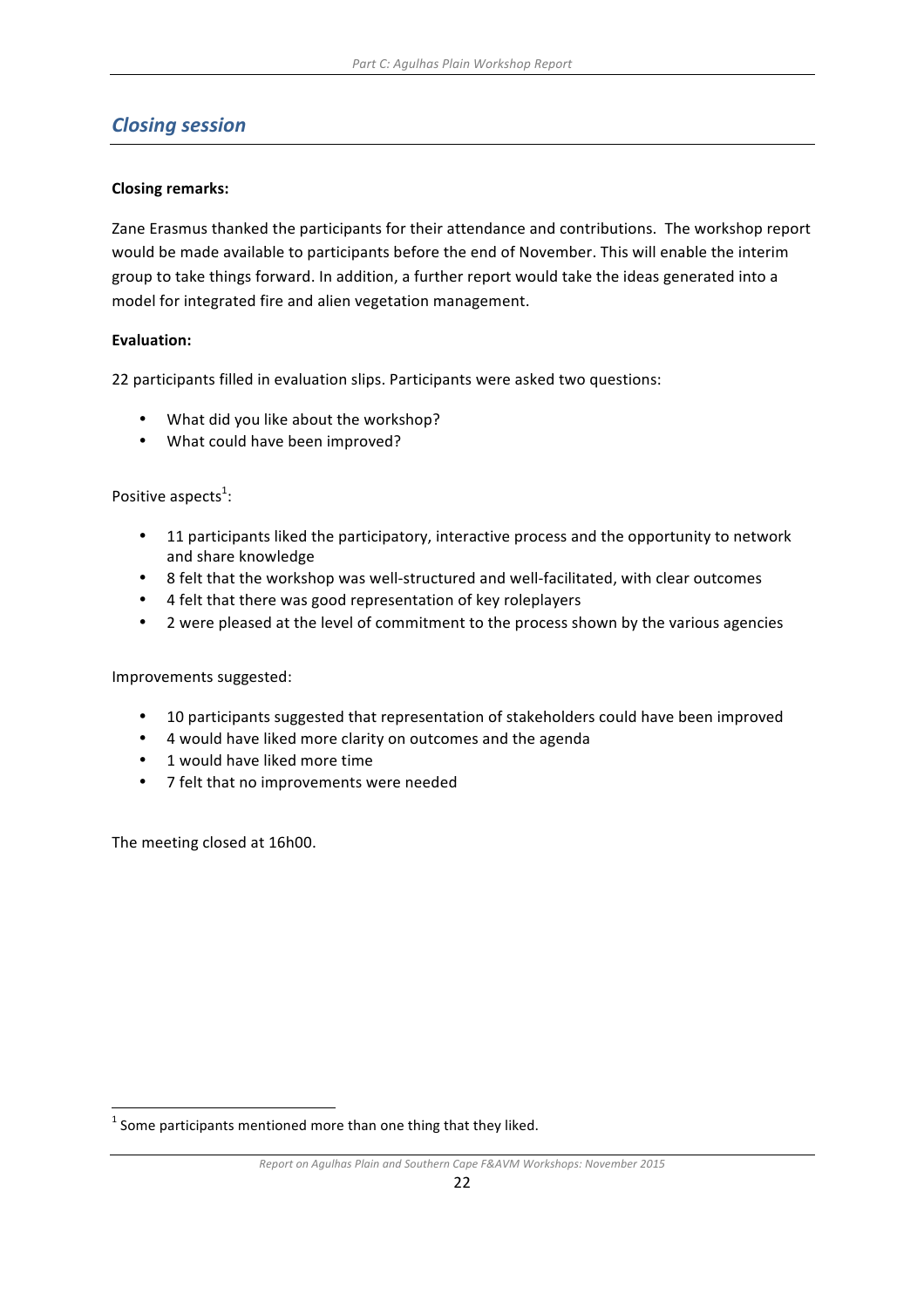

# PART D:

# **REPORT ON SOUTHERN CAPE**

# FIRE AND ALIEN VEGETATION MANAGEMENT INTEGRATION WORKSHOP

*Report* on Agulhas Plain and Southern Cape F&AVM Workshops: November 2015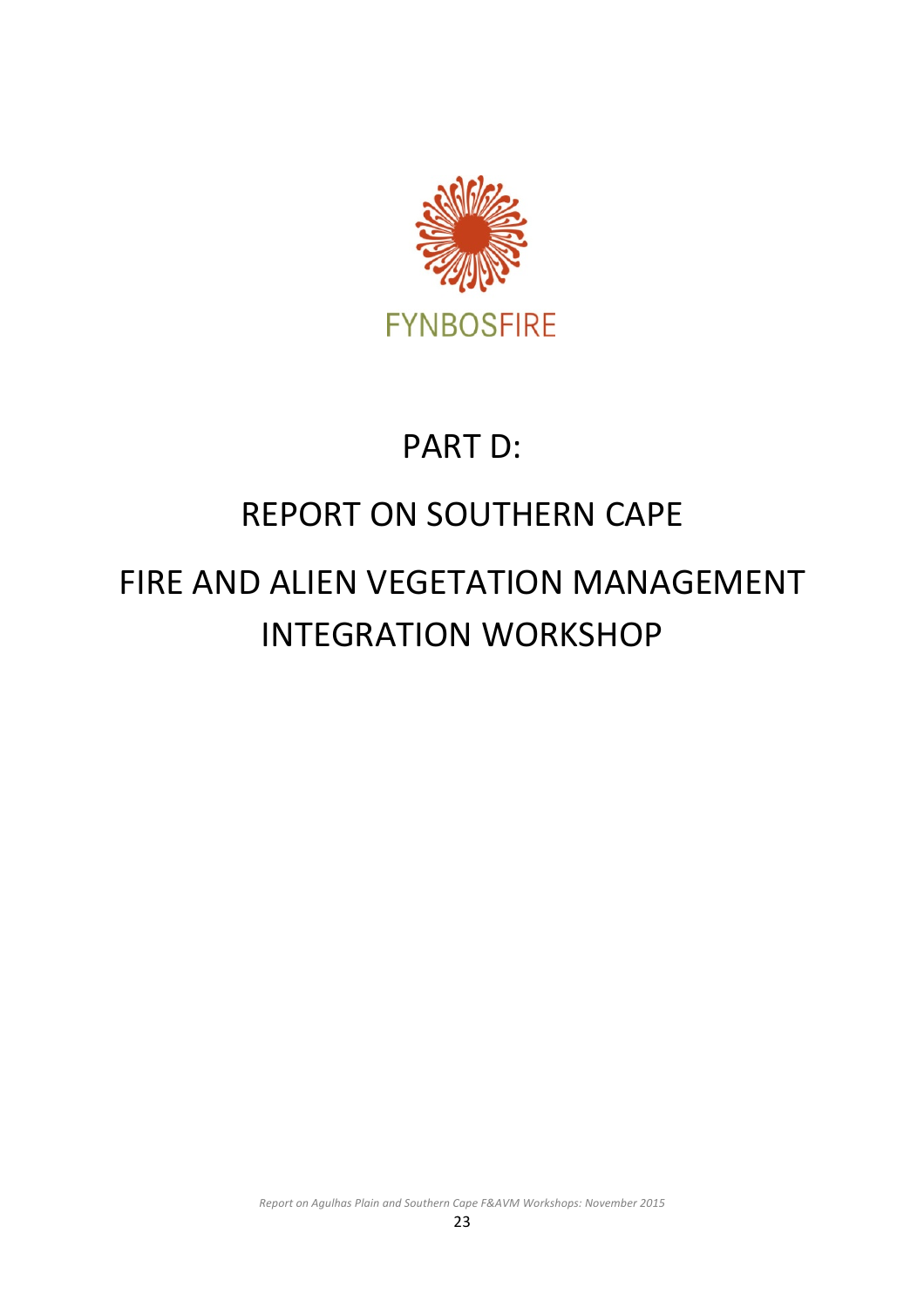# **PART D: REPORT ON SOUTHERN CAPE F & AVM INTEGRATION WORKSHOP**

**5 November 2015**

# *Background*

As part of the GEF Fynbosfire Project, a Status Report on Integrated Fire and Alien vegetation management in the Southern Cape was circulated to stakeholders in the area, in preparation for a workshop on the issue. This workshop was held on 5 November 2015 at the Saasveld campus of NMMU, George.

### *Attendance*

|             | <b>First name</b> | <b>Surname</b> | <b>Position</b>              | Organisation                              |  |
|-------------|-------------------|----------------|------------------------------|-------------------------------------------|--|
| 1           | Greg              | Forsyth        | <b>Research Scientist</b>    | <b>CSIR</b>                               |  |
| $\mathbf 2$ | Arnold            | Swart          | <b>Operations Mgr.: WeC</b>  | Working on Fire                           |  |
| 3           | Luami             | Zondagh        | <b>NIS</b>                   | <b>NIS</b>                                |  |
| 4           | <b>Dirk</b>       | Smit           | <b>Regional Manager</b>      | Southern Cape Fire Protection Association |  |
| 5           | Paul              | Gerber         | Manager                      | Southern Cape Fire Protection Association |  |
| 6           | Tiaan             | Pool           | Lecturer                     | <b>NMMU</b>                               |  |
| 7           | Radie             | Loubscher      | Manager                      | <b>George Municipality</b>                |  |
| 8           | Hannes            | van Zyl        | Lecturer                     | <b>NMMU</b>                               |  |
| 9           | Pam               | Booth          | Manager                      | Eden to Addo                              |  |
| 10          | Charl             | Wade           | Manager                      | Southern Cape Fire Protection Association |  |
| 11          | Philip            | Wilken         | Manager                      | Southern Cape Fire Protection Association |  |
| 12          | Dr Annelise       | Schutte-Vlok   | Ecologist                    | CapeNature                                |  |
| 13          | Maretha           | Alant          | <b>Environmental Planner</b> | <b>SANParks</b>                           |  |
| 14          | Johan             | Baard          | <b>GIS Scientist</b>         | South Africa                              |  |
| 15          | Mashudu           | Phalanndwa     | <b>Catchment Manager</b>     | CapeNature                                |  |
| 16          | Talita            | van Zyl        | GIS                          | <b>SCFPA/PG Bison</b>                     |  |
| 17          | Nceba             | Ngcobo         | Dir. Operations              | Department of Environment Affairs         |  |
| 18          | Gerhard           | Otto           | Manager: Disaster            | <b>Eden District Municipality</b>         |  |
|             |                   |                | Management                   |                                           |  |
| 19          | Wessel            | Vermeulen      | Senior Manager:              | SANParks                                  |  |
|             |                   |                | <b>Science Support</b>       |                                           |  |
| 20          | Francois          | Du Plessis     | <b>Silv Forester</b>         | <b>MTO Forestry</b>                       |  |
| 21          | Jan               | Makampies      | Nature Conservator           | CapeNature                                |  |
| 22          | Danie             | Grabe          | Manager                      | <b>SCFPA</b>                              |  |
| 23          | Ray-yaan          | Majiet         | Manager                      | Working on Fire                           |  |
| 24          | Nicholas          | Cole           | Planner                      | <b>SANParks</b>                           |  |
| 25          | Louise            | Wessels        | Manager                      | <b>Greater Overberg FPA</b>               |  |
| 26          | Zane              | Erasmus        | Convenor                     | Consultant                                |  |
| 27          | Amanda            | Younge Hayes   | Director                     | Amanda Younge cc                          |  |
| 28          | Val               | Charlton       | <b>Managing Director</b>     | Kishugu NPC                               |  |
| 29          | Guy               | Deacon         | Gen. Mngr.                   | Kishugu NPC                               |  |
| 30          | Patricia          | De Villiers    | (Scribe)                     | Independent                               |  |

The workshop was attended by 30 participants (see table below).

**Report on Agulhas Plain and Southern Cape F&AVM Workshops: November 2015**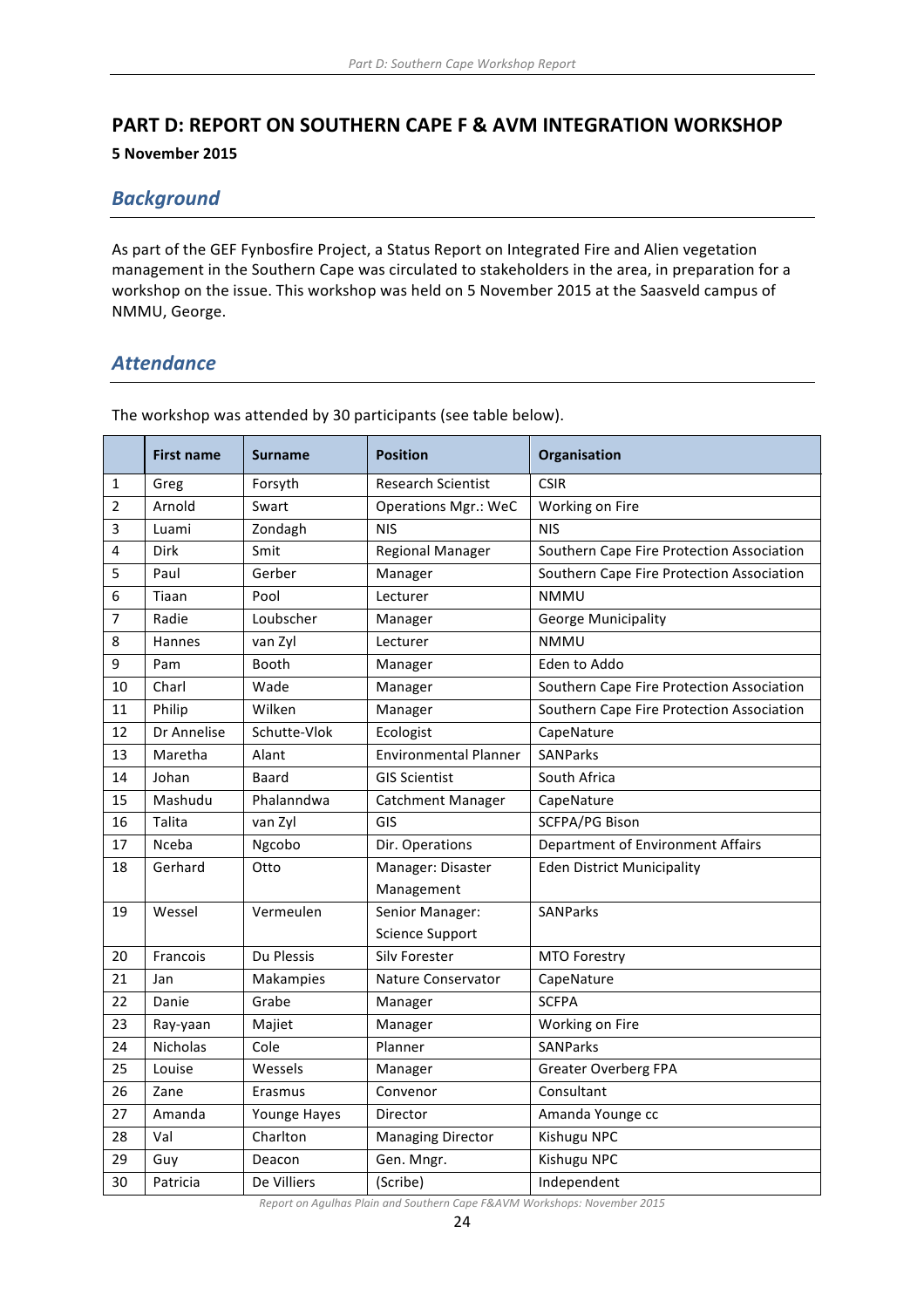Apologies were received from:

| <b>First name</b> | <b>Surname</b> | <b>Position</b>                 | Organisation                          |  |
|-------------------|----------------|---------------------------------|---------------------------------------|--|
| Sandra            | Taljaard       | Area Manager                    | <b>SANParks</b>                       |  |
| Vernon            | Gibbs-Halls    | <b>Environmental Specialist</b> | <b>Eden District Municipality</b>     |  |
| Joclyn            | Fearon         | <b>Environmental Officer</b>    | Knysna Municipality                   |  |
| <b>Braam</b>      | Du Preez       | <b>Forestry Risk Manager</b>    | MTO Cape                              |  |
| Reinard           | Geldenhuys     | Fire Chief                      | <b>Overberg District Municipality</b> |  |

# *Workshop Agenda*

The workshop agenda is set out below:

| <b>Time</b> | <b>Item</b>                                                           | Speaker/lead             |
|-------------|-----------------------------------------------------------------------|--------------------------|
| 10h00       | Welcome, background and purpose of workshops                          | Zane Erasmus             |
| 10h10       | Outline of agenda                                                     | Facilitator              |
| 10h15       | Input: How does one integrate fire with alien vegetation              | <b>Tony Marshall</b>     |
|             | management?                                                           |                          |
| 10h35       | Input: Putting the energy from biomass research into perspective      | Dr William Stafford      |
| 10h50       | Questions of clarification                                            | Facilitator              |
| 11h00       | Plenary: Gaps:                                                        | Facilitator              |
|             | Who else should be involved in this process?                          |                          |
|             | Are there any important gaps in the status report for this area?<br>٠ |                          |
| 11h10       | Validating the problem statement                                      | Facilitator              |
| 11h15       | Short break                                                           |                          |
| 11h30       | Expectations                                                          | Facilitator              |
| 11h45       | Visioning exercise: What would effective integrated fire and alien    | Group work               |
|             | vegetation management look like in the Agulhas Plain? Who would be    |                          |
|             | doing what?                                                           |                          |
| 12h45       | Lunch                                                                 |                          |
| 13h30       | Plenary report back from groups                                       | Rapporteurs              |
| 14h00       | Group work: What are the next steps towards achieving the vision?     | Group work               |
| 14h40       | Plenary report back from groups and discussion                        | Rapporteurs, facilitator |
| 15h00       | Tea/coffee break                                                      |                          |
| 15h15       | Group work: TOR for the "co-ordinating" agency or group               | Group work               |
| 15h30       | Plenary report back from groups and discussion                        | Rapporteurs, facilitator |
| 15h50       | Way forward for F&AM in the Agulhas Plain                             | Facilitator              |
| 16h00       | Closure and evaluation                                                | Zane Erasmus             |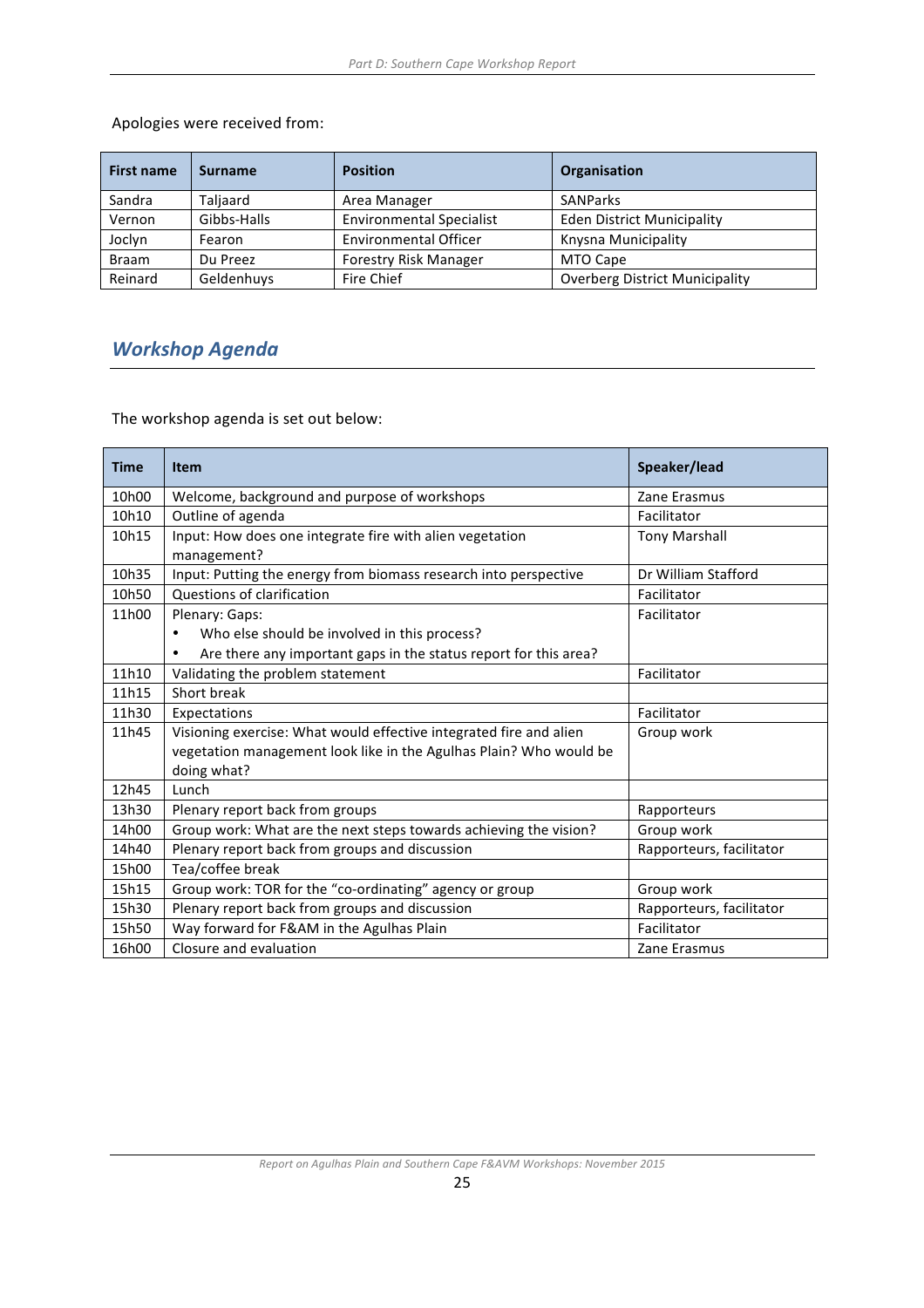# **Welcome, background and purpose of workshop**

Zane Erasmus opened the meeting and welcomed participants. He indicated that the purpose of the meeting was to workshop the feasibility of integrating fire and alien vegetation management activities in the Southern Cape. The workshop was preceded by two studies (one on the Agulhas Plain and one on the Southern Cape) which had been undertaken to determine the feasibility of integrating fire and alien vegetation management activities in the Western Cape.

He identified the following limitations (i.e. things that we can't change) to effective integrated fire and alien vegetation management:

- Ecology & system functioning
- Climate change
- Legislation

Challenges (i.e. things that we can change) include:

- Silo approach
- Funding
- Implementation and logistics
- Politics

He indicated that that the objectives of the workshop were not to be defined by the organisers, but by participants. In conclusion, he reminded the meeting that fire, alien vegetation and strategic planning know no boundaries.

### Inputs

(See Part B of this report for the inputs)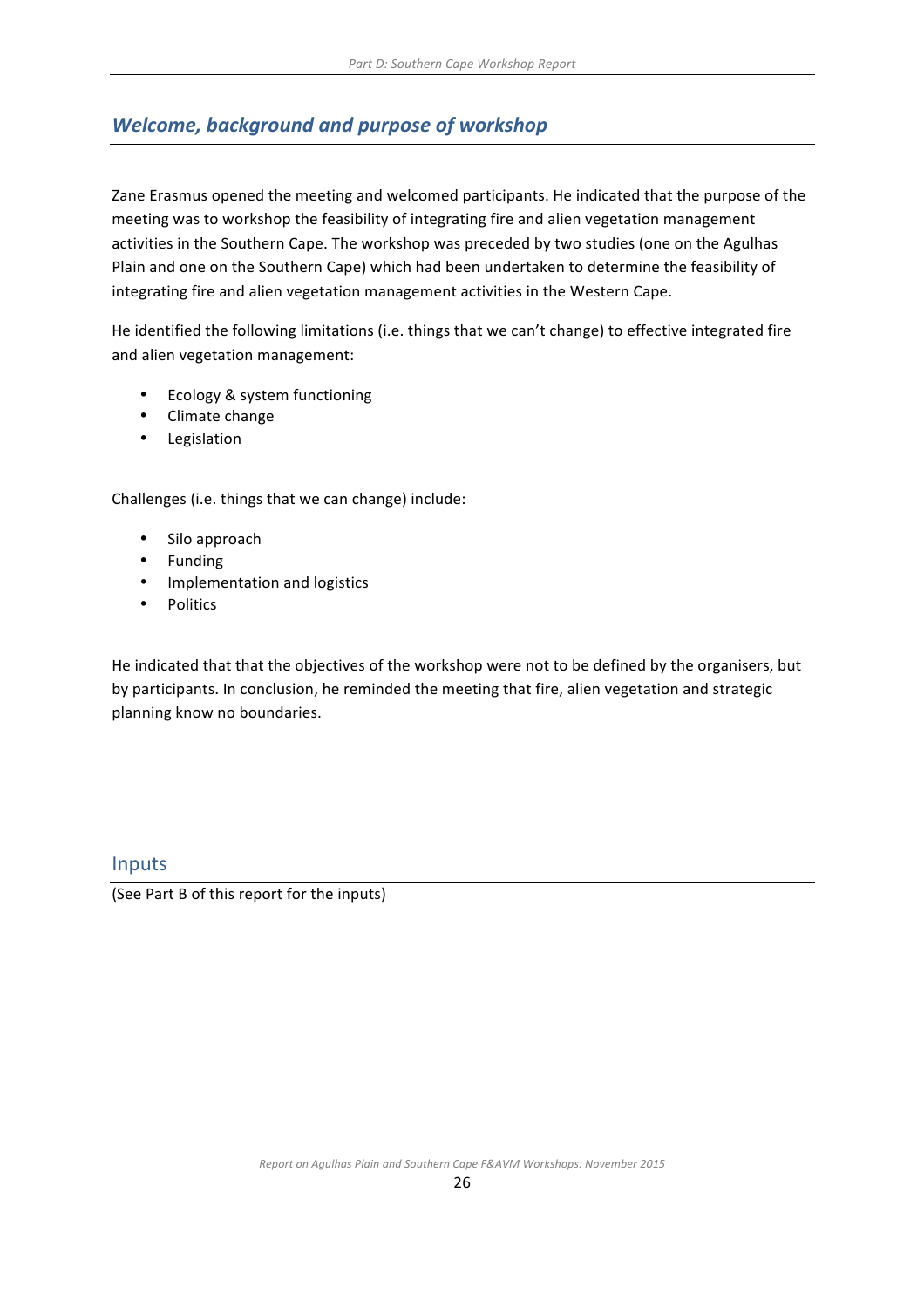# *Questions of clarification*

In response to a question, Zane Erasmus showed the following slide of the process of preparing the status reports. This workshop is reflected in the "Implementation: Workshopping and Scoping" stage of the process. The workshop report will be circulated to participants.



No further questions of clarification were posed.

# *Plenary discussion: Gaps*

Participants were then asked the following questions:

- Who else should be involved in this process?
- Are there any important gaps in the status report for this area?

The following suggestions were made regarding stakeholders who should be included:

- Railways and transport authorities
- Organised agriculture is an important player
- Public Works own a lot of state land
- Private landowners
- ESKOM distribution and transmission
- Land user incentive programme
- Environment sections of the local unions
- Biomass Programme in George

Participants identified no gaps in the Status Report for the Southern Cape.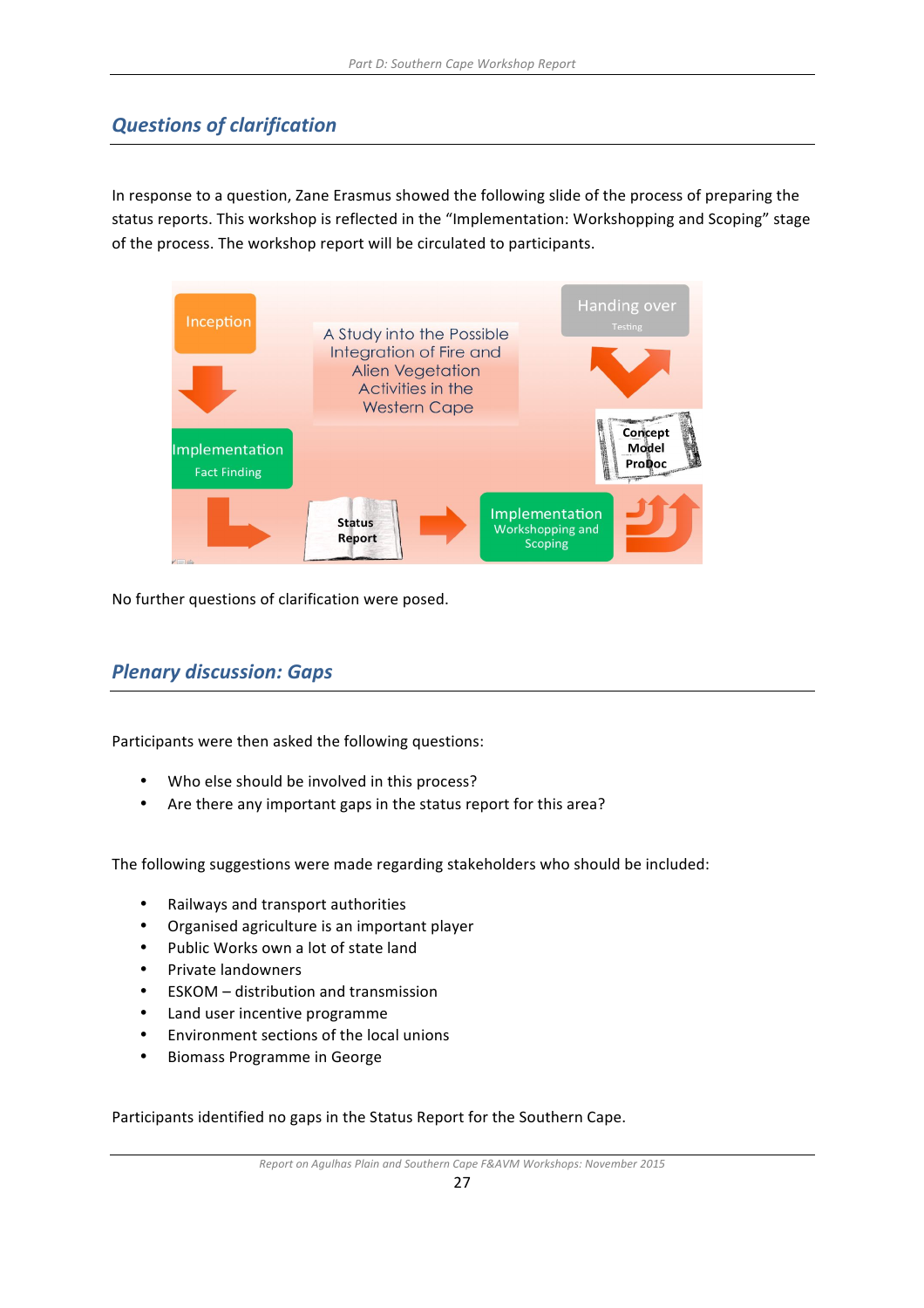# **Validating the Problem Statement**

A summary of the problem statement contained in the Southern Cape Status Report was set out, as follows:

- Silos, separate mandates, complexity of agencies & ownership
- Missing opportunities to support each other
- Sometimes working at cross purposes, gaps
- Lack of good information
- Underlying ecological logic not consistent
- Result: Ineffective fire and alien vegetation management

Participants were asked: "Are there any major corrections/changes that need to be made to the problem statement as outlined today?" Participants suggested that the following issues could be added to the summary:

- Can available money be better deployed?
- Duplication of efforts
- Separate, often conflicting mandates of different agencies
- There are risks for private landowners undertaking controlled burns. These are costly and more incentives and support are needed.
- Different funding streams.

# *Participants' Expectations*

Participants were asked to indicate their expectations for the workshop with the question: What would be the ideal result of today's workshop for you? Expectations were clustered as follows:

- Coordination mechanisms:
	- $\circ$  A single collective platform to align and co-ordinate fire and alien vegetation management efforts and resolve conflicts
	- o All relevant parties involved
	- $\circ$  Use the existing structures
- Integration planning:
	- $\circ$  A generic integration plan that can work for fynbos, but can be adapted locally.
	- $\circ$  Multiple level strategies and policies to inform implementation
	- $\circ$  A MUCP tool that clearly integrates: mechanical; chemical; biological; fire; animals
	- $\circ$  Keep the plan simple & attainable too big = failure
- Communication:
	- $\circ$  Mechanisms for sharing information and plans
	- $\circ$  Channels of communication between FPAs and IAP clearing entities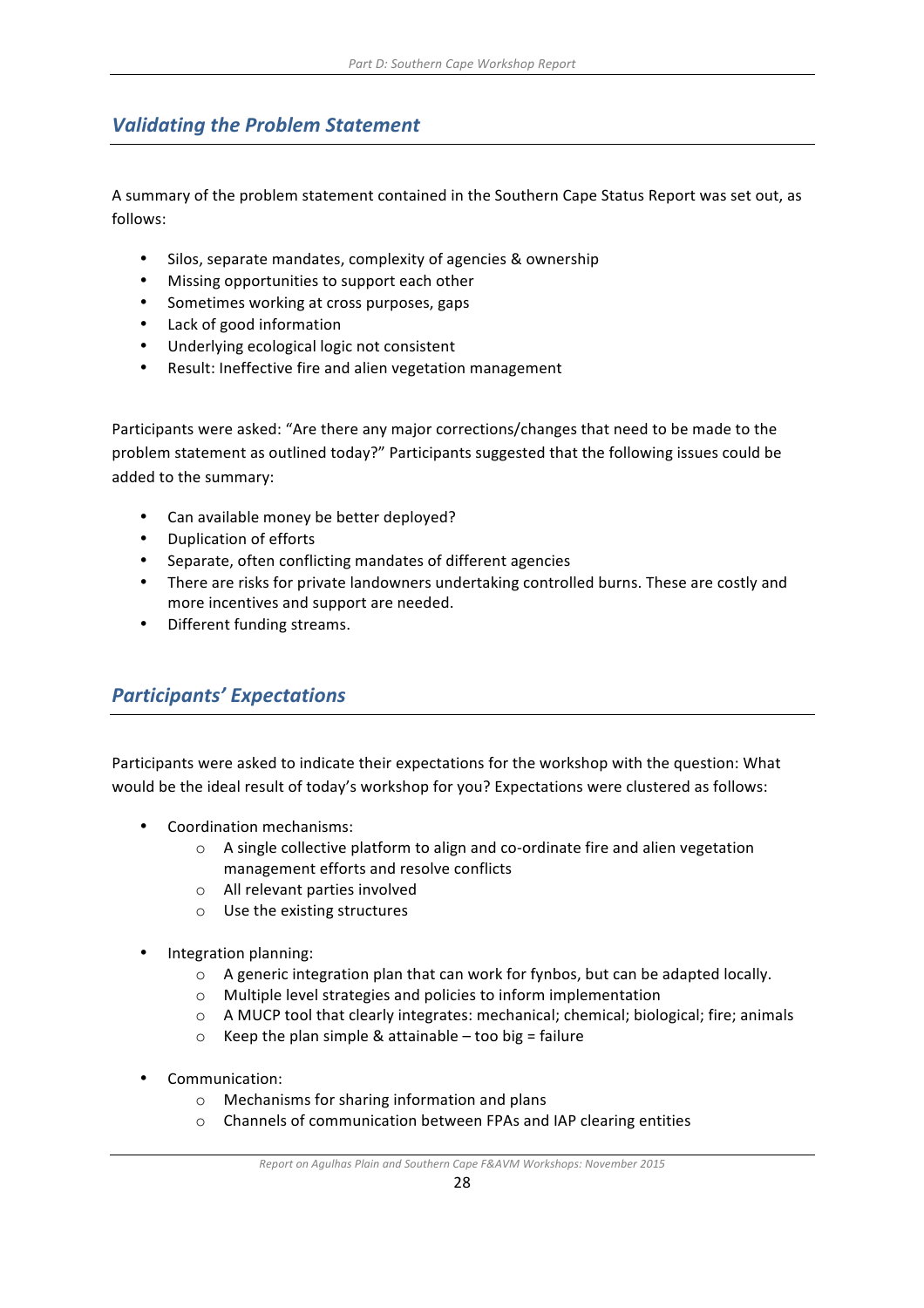- Ideas that can be implemented:
	- $\circ$  Integration that is practical and scientifically sound
	- $\circ$  Competency and efficiency
	- $\circ$  Follow up integration planning
	- $\circ$  Incentives for landowners to use fire / clearing aliens
- Maps and technical support:
	- $\circ$  Information veldfire & alien strategy/map
	- $\circ$  Informed risk maps
	- $\circ$  Technical advice on using fire as a management tool in an ultra-transformed landscape

The facilitator pointed out that while some expectations could be met at the workshop, others could only be met in the longer term.

# *Visioning Exercise*

Much of the rest of the workshop took place through group discussions and plenary reporting back. Membership of groups was pre-assigned encourage networking, sharing of views and knowledge, and to counter the 'silo' effect.

Participants were asked firstly to undertake personal reflection and group discussion in answer to the question: "If we had effective integrated fire and alien vegetation management in the Agulhas Plain, what would it look like? Who would be doing what?"

Groups presented ideas for a strategic regional plan of operation that accommodates both alien and fire management, with a budget. This plan should clearly indicate where we are now (state of the region), where we are going and how we're going to get there. It should start from sparse to thick alien vegetation. It will need to be GIS-based, and contain a full mapping of all aliens (and be kept up to date). The plan should include a layer reflecting who works where, as it is difficult to get certain government departments (e.g. Public Works, Defence) to clear their own land. It will need simplified and unified M&E, using one language that people can understand. One group suggested that it would need to be backed up by enforcement.

All groups felt that there was a need to co-ordinate the work of the different agencies, get them working together. One group suggested that all representatives could be asked to "talk amongst themselves, get their plans together, produce a cohesive plan for each (e.g. agriculture, alien vegetation etc.) and then get them to meet up at a central point". "We need an entity which is not government, but is audited externally - an NPC under the companies act seen as benefitting the public, it's seen as public funding as well, governed by a Board of Directors". Two groups suggested that the FPA could play this role, because many of the relevant parties including the landowners, industries and all conservation agencies are already members of the FPA. That could be the structure for stakeholders to do their talking and their long-term planning. Funding must flow from government and authorities, to manage this, but from public/private partnerships as well. The FPA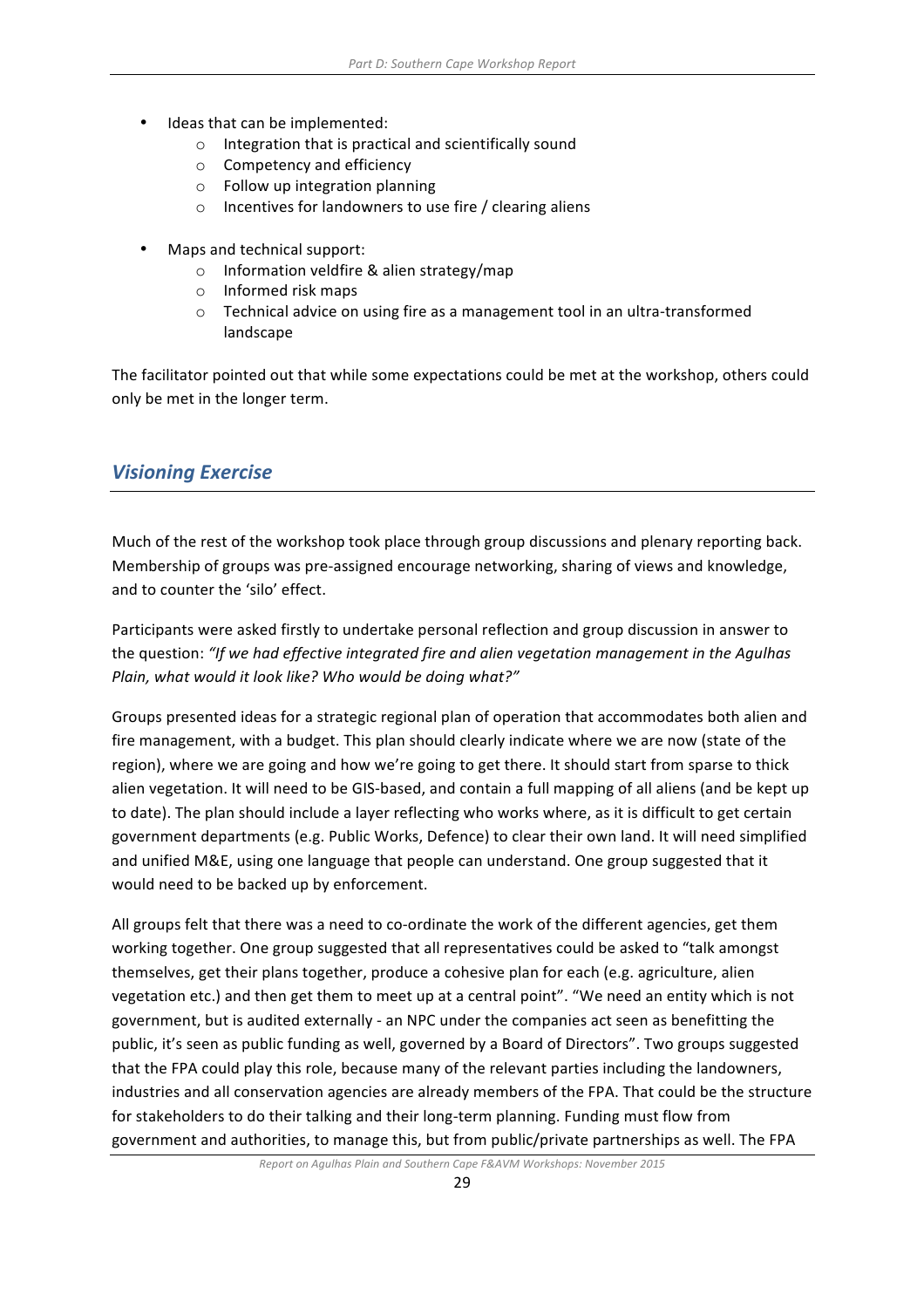would give landowners incentives to assist with alien clearance, and they will cover some costs themselves. It was suggested that the FPA Board of Directors would look at policy, priorities, coordination and strategy. A forum convened by the FPA, consisting of all the different role-players including staff, agencies, private sector, training (universities etc.) would govern the integration project. When you come to the operational side, there would be a coordinating body to ensure that the physical work is done.

Another group felt that what was needed was "a single controlling agency like the US Environmental Protection Agency or the FEMA, the Federal Emergency Management Agency. Their responsibilities would include ensuring availability of resources and budgets; advocacy and awareness, calling every single person to action." However, the FEMA is reactive, but this agency would need to be proactive.

# *What needs to happen to make this a reality?*

Groups were then asked to make proposals for the next steps, to bring these visions to life.

It was felt that the overall integration of fire and alien vegetation management couldn't sit with any existing organisation on its own, as none of them are mandated to do this. What is needed is an integrated independent executive committee, based on FPA model or the BGCMA, with a Board, income, members and an operational unit. It was felt that it makes more practical sense to go with a body that has an existing structure. It needs to be an executive committee because decisions need to be made and things need to be done. If we have to set up and capacitate a new organisation, it will set the process back another few years.

Groups were in general agreement that a single co-ordinating agency, for example the FPA, is needed to coordinate F & AM integration. The FPA has most of the relevant roleplayers involved already; most of the relevant government agencies sit on the Board of the FPA. Political buy-in is very important and only likely if we work with a recognised organisation. We also need a big political figure to support this.

It was felt that the FPA should create a special division to deal integrating F & AM. It should secure funding for a full-time project coordinator to drive the process. Stakeholders who need to be involved would include local authorities: Bitou, Knysna, Mossel Bay, George, Oudtshoorn (they would decide together who represents them); forestry industry including private forestry (Steinhoff, PG Bison, Cape Pine etc.), Disaster Management, Departments of Forestry, Agriculture etc.

It was suggested that catchment boundaries (e.g. CMA boundaries) should be used, because ultimately what is needed across the landscape is wall-to-wall boundaries that can interact with the main authorities that are dealing with funding and doing the over-arching planning, e.g. DEA NRM system. Not everyone agreed with this suggestion. It was also argued that it doesn't really matter what your boundary is so long as the people on the Executive Committee have some clout in the spatial area.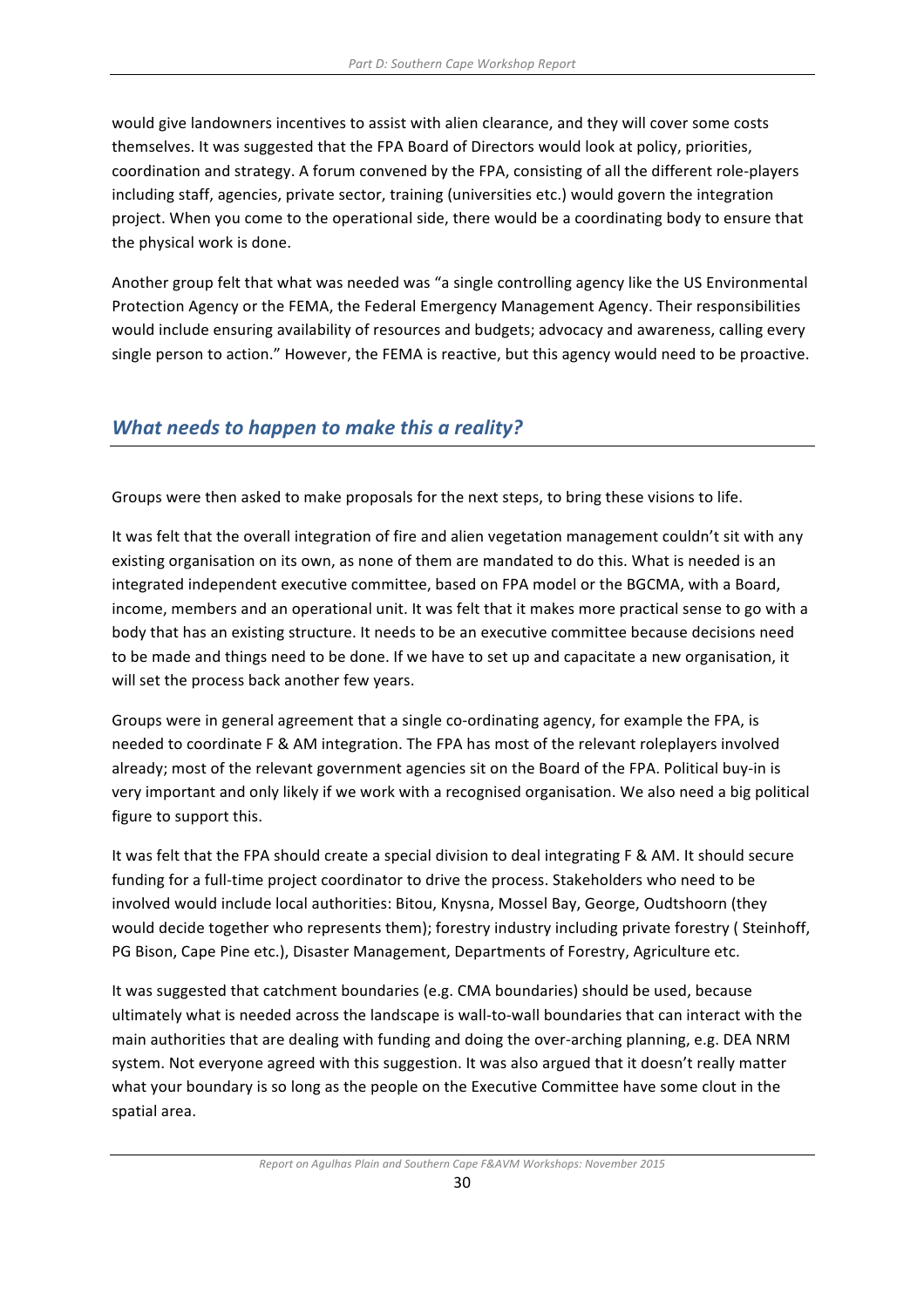People felt that although planning must take place at the strategic or overall level, fire and alien vegetation management couldn't be implemented on a huge scale operationally. The Department of Water Affairs has primary catchment boundaries mapped; these can be used as a basis for integration planning, and then the plan can be split into smaller Fire Management Unit areas for practical implementation. The planning undertaken by the Board of the FPA would direct what needs to happen in an FMU plan. Each FMU encompasses a common fire problem; each FMU represents a group of landowners who are used to working with each other.

There was considerable concern expressed that, in the interim, this process should not stall or delay projects on the ground that are effective and making a difference. Another concern was that the integrated plan needs to be aligned with existing plans. However, these existing plans would need to be reviewed to ensure that resources are going to the right places. There are places where it is working, and we need to learn what makes them successful, so we can spread these successes to other areas.

There is a need to use existing funding much more effectively, but also to increase alien NRM funding. The critical thing for NRM and the land user is sustainability. If we can demonstrate that our approach is sustainable, this will counter the risk of funds drying up.

# **Terms of Reference for Interim Group**

It was agreed that the current patterns and practices of fire and alien vegetation management in the Southern Cape were not being effectively co-ordinated and that as a result, considerable resources were being wasted. It was therefore agreed that a Fire and Alien vegetation management Integration Working Group should be set up in the Southern Cape. Groups offered the following suggestions for the Terms of Reference of this group:

It was suggested that an interim body was needed to coordinate all relevant role-players, and that the FPA could play this interim role, as it is the most representative body at this stage in this area. It should report back to a stakeholder workshop at the end of January or early February. In the interim, it was suggested by the different groups that the FPA should undertake the following tasks:

- Do a stakeholder analysis identify and involve additional key role-players who are not currently here, such as the CMA; WFW; SANBI; Environmental Management Unit; Climate Change Adaptation etc.\*
- Draft objectives, mission and vision, responsibilities and make proposals for a way forward for medium to long term co-ordination of
- Compare the mandates and policies that drive the stakeholders, to identify gaps, alignments and overlaps\*
- Collect information on successes and failures known to us, as a basis for how we will improve\*
- Coordinate the management strategic plans already on the table of all the different organisations
- Identify high-risk areas (in each of the above marked with an  $*$ ).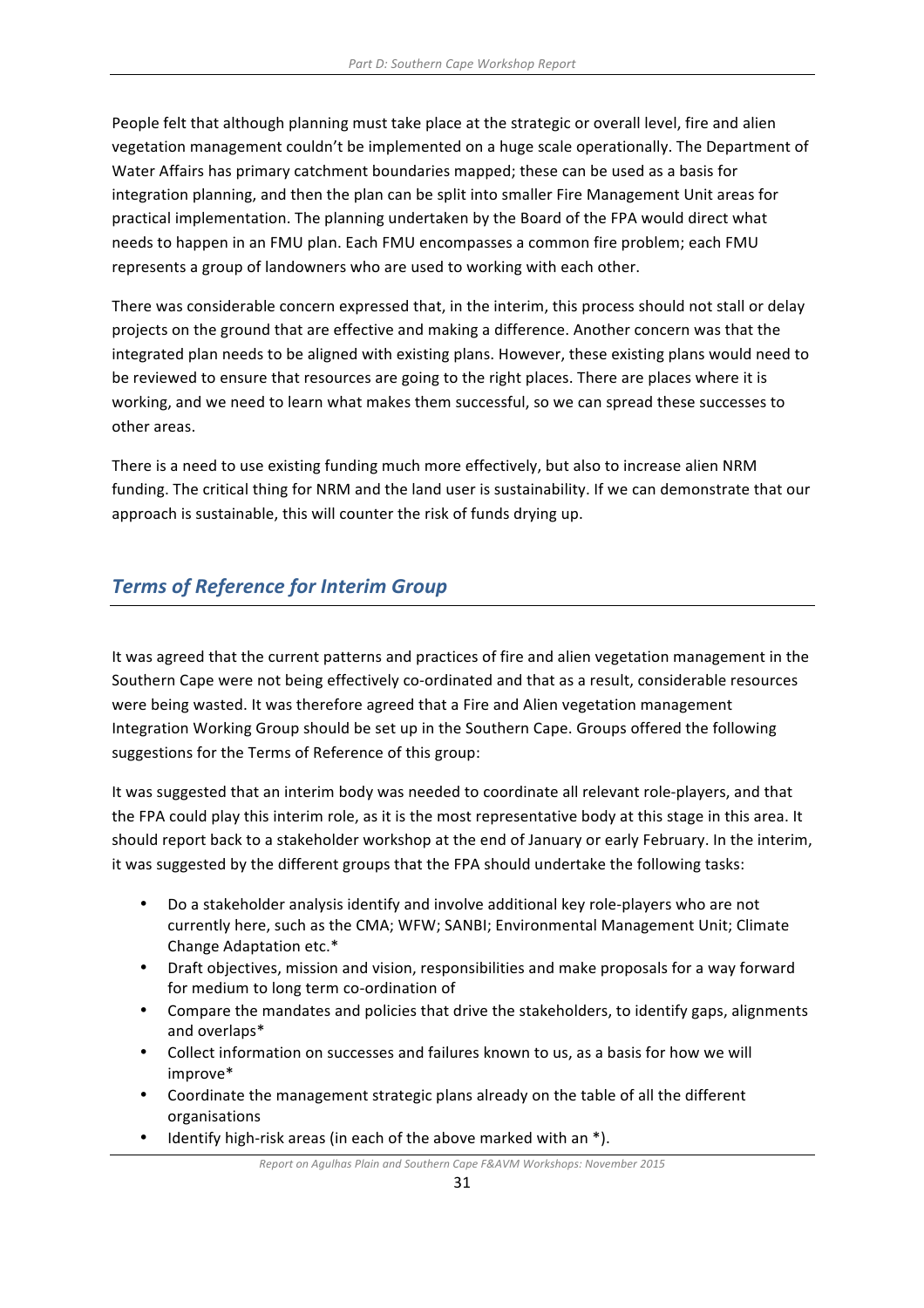There was a concern that as it is now fire season, it will be a challenge if the FPA has to undertake a lot of work. They will have to be creative in getting stakeholders to participate. The FPA would consider the findings of the workshop and meet with key stakeholders to draw up a way forward.

After some discussion it was agreed that this work should focus on the Southern Cape FPA area. because the aim is to develop a model or models that could be rolled out to other areas in the country. Val Charlton said that two study areas were chosen for different reasons: the Agulhas Plain because of strong landowner involvement there, and the Southern Cape because of its very strong fire focus. We cannot use an Agulhas Plain model in the Southern Cape. It will thus be more fruitful to work separately from the Agulhas process.

Both study areas need to sit down with the stakeholders from that area and draw up an appropriate process for the area. We should confine ourselves to the FPA boundaries, because they already have the Board of Directors and role-players in place for that area. That makes it easier to get the process moving.

### *Way forward*

There was strong support amongst stakeholders present for an integrated approach to fire and alien vegetation management in the Southern Cape, although the details of what this entails have not yet been unpacked. Coordinated management of fire and alien vegetation management would result in much more effective use of resources and have a much greater impact on the problems. What is needed is joint planning at the overall level, to create a framework for effective action on the ground. However, this process must build on and not undermine the good work that is happening in the area.

An interim coordinating role will be played by Southern Cape FPA who will confer with key stakeholders, identify missing stakeholders and bring them on board. The SCFPA will develop proposal for the way forward, basing their work on the terms of reference suggested by the groups.

The SCFPA will report back to a workshop of key stakeholders in late January or early February, before the close-out of the GEF Fynbosfire project. That workshop will seek collective buy-in to a proposal for a way forward for integrating fire and alien vegetation management, that can be taken forward both in the area and by government.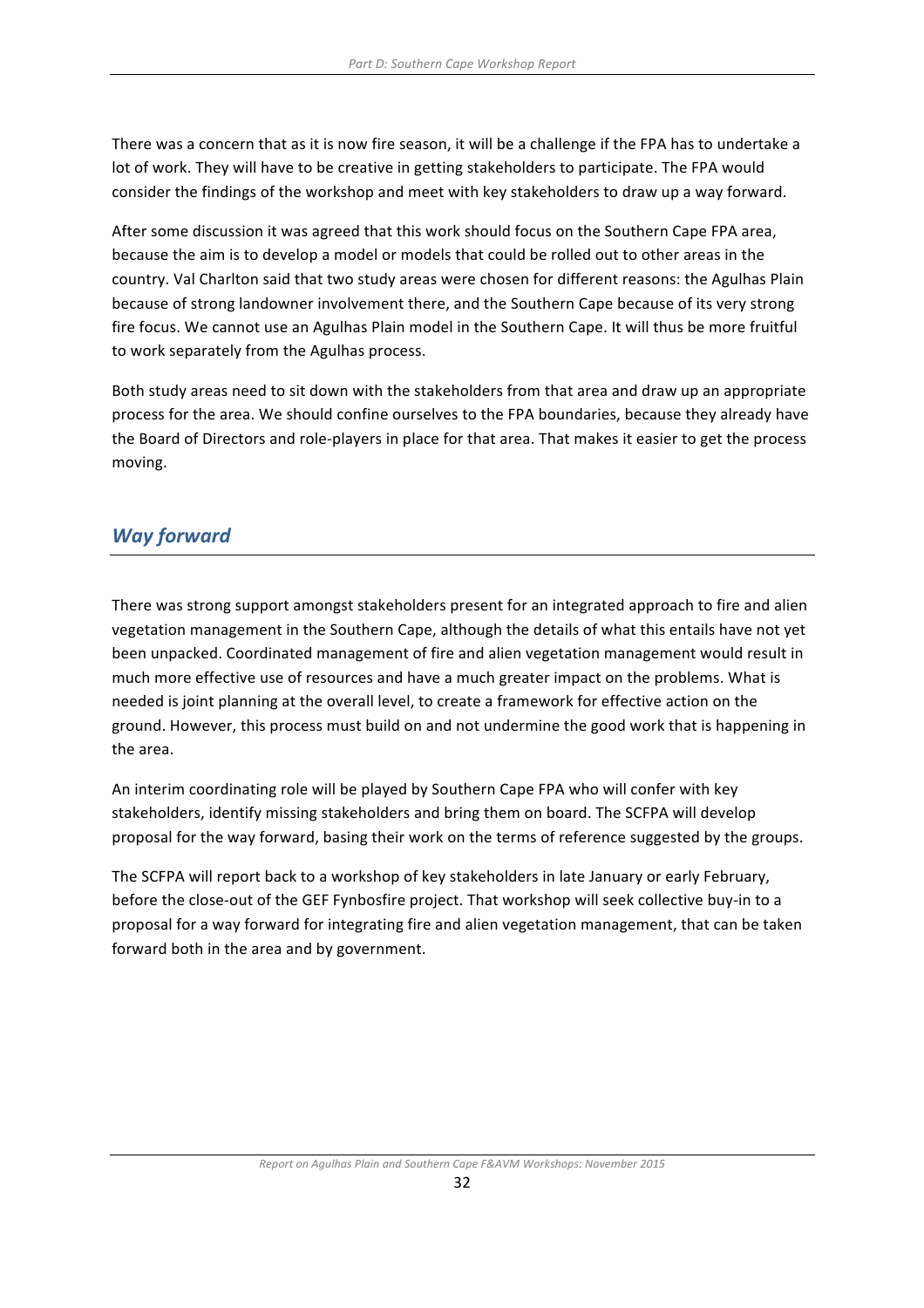# *Closing session*

#### **Closing remarks:**

Zane Erasmus thanked the participants for their attendance and the lively discussion. Val Charlton indicated that the results of this process would be included in the final GEF report, and hopefully form the basis for future support by government.

The Status Reports, slide presentations and workshop reports would be placed on the GEF Fynbosfire website for downloading. The workshop report would be made available to participants before the end of November. This will enable the interim group to take things forward. In addition, a further report would be prepared by Zane, taking the ideas generated further into a model for integrated fire and alien vegetation management.

#### **Evaluation:**

18 participants filled in evaluation slips. Participants were asked two questions:

- What did you like about the workshop?
- What could have been improved?

#### Positive aspects<sup>2</sup>:

- 9 participants liked the participatory, interactive process and the opportunity to network and share knowledge
- 5 felt that the workshop was well-structured and well-facilitated, and that participation was effectively managed
- 3 were pleased at the positive outlook of various stakeholders, the open discussions and to learn that there was common ground between stakeholders
- 1 felt that there was good representation of key roleplayers
- 1 made no comment.

Improvements suggested:

- 7 would have liked more clarity on the agenda and outcomes (some would have like this in advance)
- 2 participants felt that representation could have been improved, e.g. through attendance by 'relevant roleplayers' and 'higher level people'
- 2 would have liked more time
- 2 would have liked more breaks
- 1 felt that the facilitator was "too aggressive"
- 3 felt that no improvements were needed.

The meeting closed at 16h00.

<u> 1989 - Johann Stein, fransk politiker (d. 1989)</u>

 $2$  Some participants mentioned more than one thing that they liked.

*Report* on Agulhas Plain and Southern Cape F&AVM Workshops: November 2015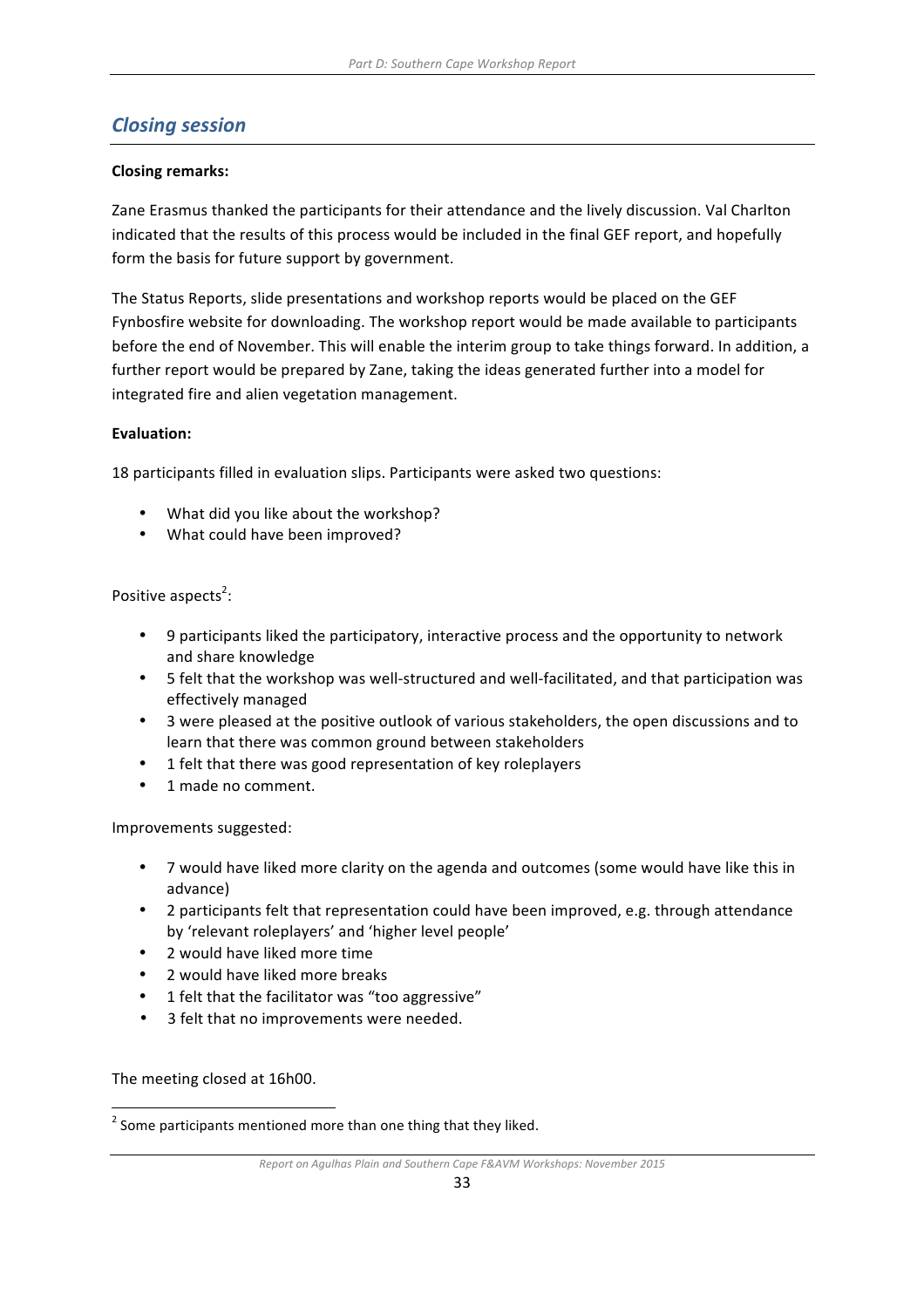### **ANNEXURES**

#### *Workshop Invitations*

At least three separate e-mails were sent out to stakeholders for each of the workshops. The first of these went out in September 2015. In addition, invitations were forwarded to the Western Cape Umbrella FPA for distribution throughout the Province. Only the key invitation emails are included below.

#### Agulhas Plain Workshop Invitation (sent 8 October 2015):

#### Good Day,

Attached please find a copy of the Study Report on the Agulhas Plain Study Area. The report concludes the first phase of a study into the feasibility of integrating fire and alien vegetation management activities in the Western Cape. It provides a brief overview of four of the organisations involved with fire and alien vegetation management activities in the Agulhas Plain [Southern Cape].

The next phase in the process is to use the basic information as a backdrop to workshop possibilities that may exist for integrating fire and alien vegetation management activities. This has long challenged all levels of managers throughout the Western Cape. The proposed meeting presents the ideal opportunity to discuss practical solutions to address this issue.

A workshop has thus been organised for all stakeholders in the Agulhas Plain [Southern Cape] and other interested and effected parties, to identify a wide range of options that may be considered and discuss these in some detail.

The workshop will take place on the 3<sup>rd</sup> November at Van Brakels Store on the intersection of the R 316 and the R326, which lies between Caledon and Napier. Proceedings will start at 09:30 for 10:00, and will **conclude at 17:00.**

The meeting will be professionally facilitated and experts in the field of vegetation management, biodiversity and wildfire will be part of the discussions.

You are requested to diarise the date and to RSVP to Zane Erasmus at zane.erasmus@mweb.co.za before the 23<sup>rd</sup> October. This will allow us to cater for all present. Latecomers not registered will have to purchase their own teas and lunches!

There are a number of novel initiatives originating from the Agulhas Plain that have potential for other areas. Someone at an earlier meeting in May 2015 said, "the time is right ". I believe this is true. The time is right to make some changes.

A detailed agenda will be forwarded to all respondents. In the interim, attendants should note the following broad objectives we have set for the workshop:

- 1. What integration measures can be considered?
- 2. How can integration be phased in?
- 3. What is the best regional scale for managing integration?
- 4. Who will co-ordinate integration initiatives?
- 5. What structures exist, or can be setup to co-ordinate operations?
- 6. What types of plans are required to ensure absolute integration?
- 7. How can operations be funded?

Many thanks for your contributions. I look forward to hearing from you.

Zane Erasmus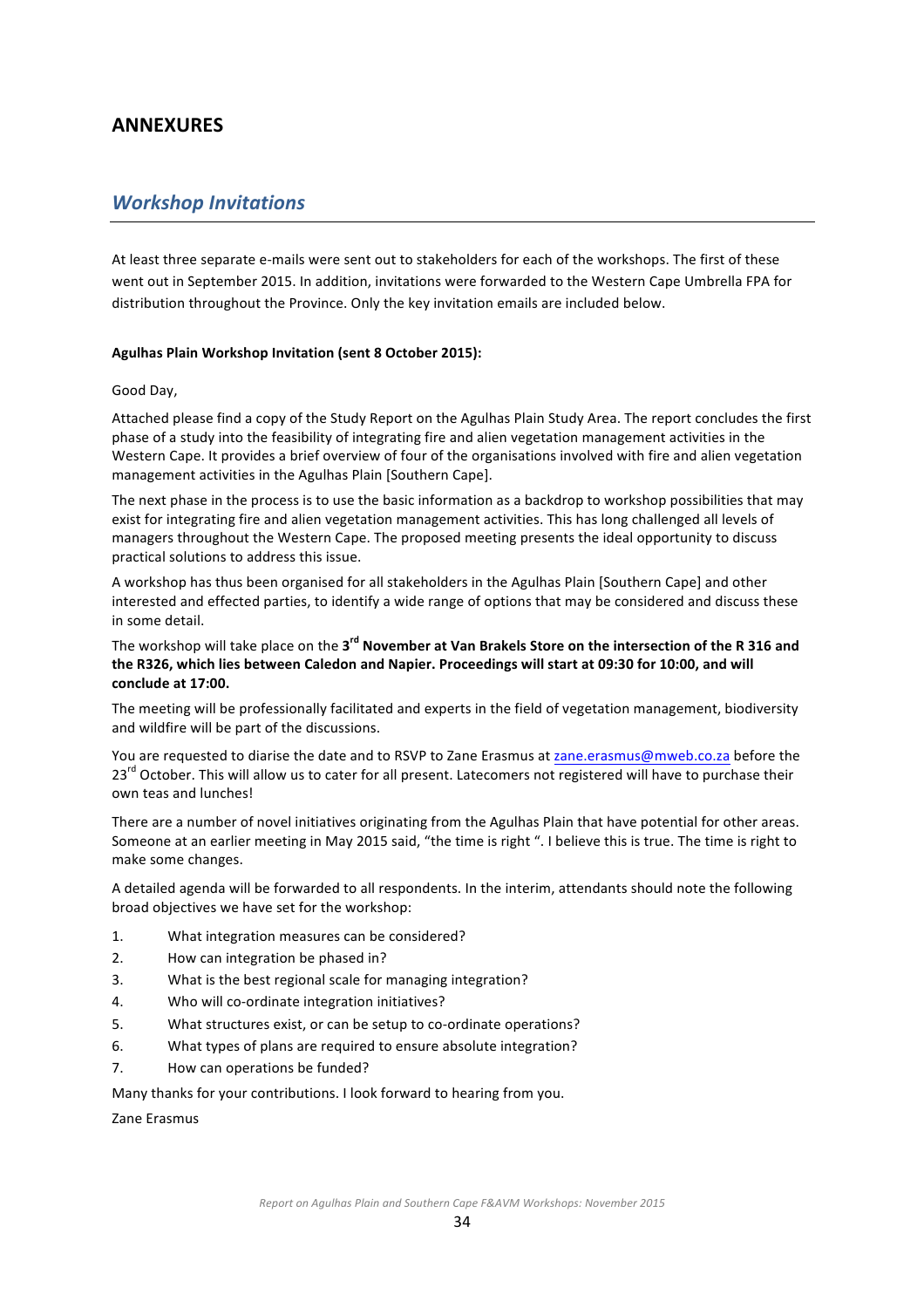#### Agulhas Plain: Follow up email to invitees (sent 20 October 2015):

Good day,

This communication is to confirm that arrangements for the Workshop on Integrated Fire and alien Vegetation Management are in place and ready for the 3<sup>rd</sup> November at Van Brakel Store.

There is still place for additional participants but please note that notifications close on the  $23^{rd}$  October.

Attached is a copy of the provisional workshop agenda. We do not have a lot of time so considerable thought and planning has gone into the workshop procedure and structure to ensure that we achieve satisfactory outcomes. Please note therefore that we will be starting promptly at 10:00 which should allow everyone adequate time to travel and register at the venue.

Copies of the Agulhas Study Area [Southern Cape Study Area] report are still available for download at the following site:

[link deleted]

High resolution of the copies of the maps can also be downloaded at the following site:

[link deleted]

Your participation at this workshop is highly valued and we are looking forward to meet with everyone.

Safe travels,

Zane Erasmus